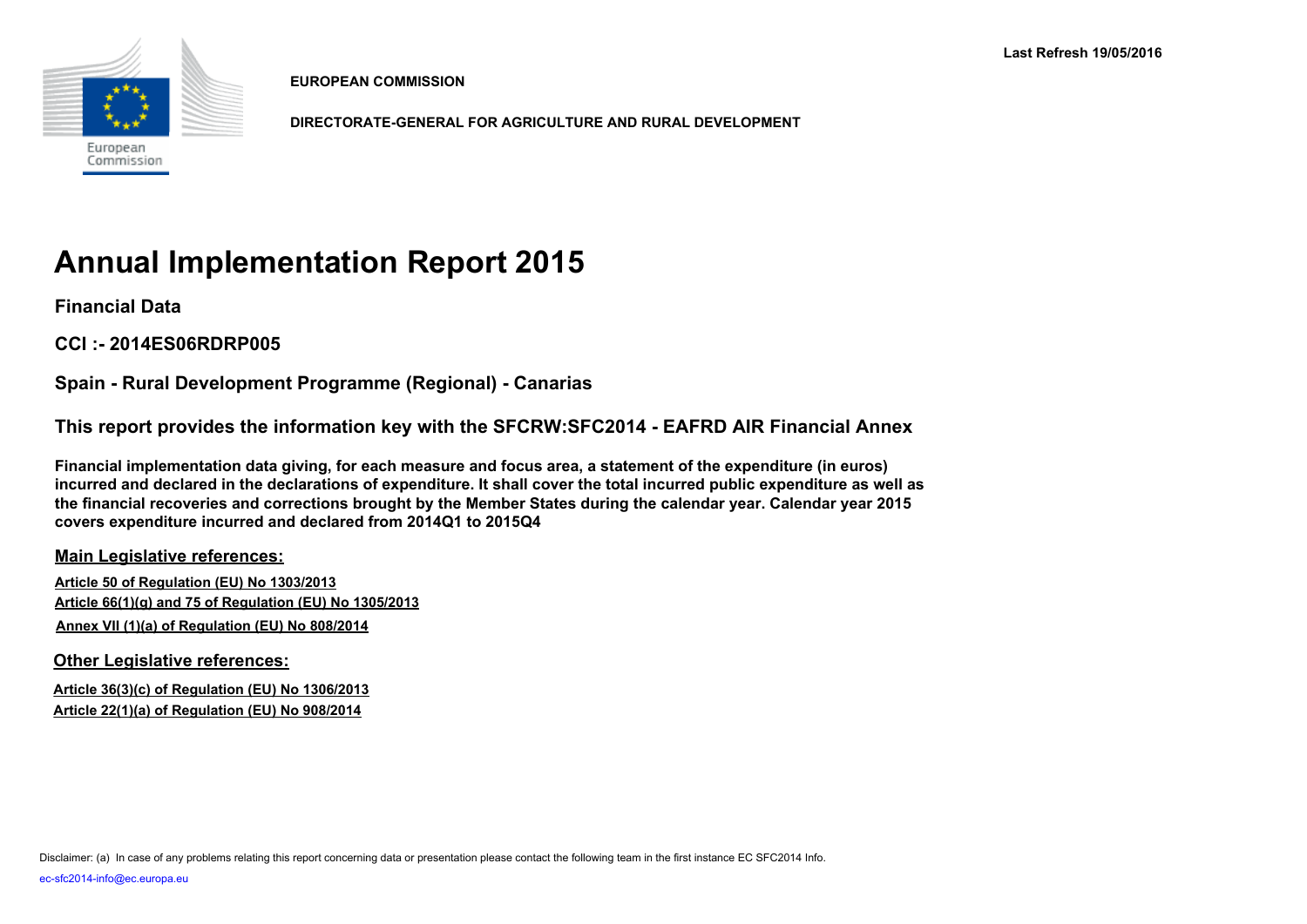#### Table 1.1 - Information on implementation of the programme and its priorities by reference to the financial data

Disclaimer: Data are those submitted quarterly by the Paying agency or the Coordination body. The first AIR to submit by end of June 2016 covers quarterly declarations 2015Q3 to 2015Q4 .

#### **Measure code: M01 (Knowledge)**

| <b>Union contribution</b><br>(EAFRD) before<br>adjustments,<br>incurred and<br>declared during the<br>calendar year |                            |                            |                                                           | <b>Union contribution (EAFRD)</b><br>financial adjustments made by<br>Difference between the<br>the Member States during the<br>annual declaration and<br>calendar year<br>the cumulative quarterly<br>declaration (Diff X table) |                                     |  |
|---------------------------------------------------------------------------------------------------------------------|----------------------------|----------------------------|-----------------------------------------------------------|-----------------------------------------------------------------------------------------------------------------------------------------------------------------------------------------------------------------------------------|-------------------------------------|--|
| <b>Focus Area / Priority</b>                                                                                        | 01/07/2015 -<br>15/10/2015 | 16/10/2015 -<br>31/12/2015 | <b>Irregularities or</b><br>negligence<br>recovered by MS | <b>Other</b><br>adjustments                                                                                                                                                                                                       | for budget year 2014Q4<br>to 2015Q3 |  |
| 2A                                                                                                                  | 0.00                       | 0.00                       |                                                           |                                                                                                                                                                                                                                   |                                     |  |
| 2B                                                                                                                  | 0.00                       | 0.00                       |                                                           |                                                                                                                                                                                                                                   |                                     |  |
| P <sub>2</sub>                                                                                                      | 0.00                       | 0.00                       |                                                           |                                                                                                                                                                                                                                   |                                     |  |
| 3A                                                                                                                  | 0.00                       | 0.00                       |                                                           |                                                                                                                                                                                                                                   |                                     |  |
| 3B                                                                                                                  | 0.00                       | 0.00                       |                                                           |                                                                                                                                                                                                                                   |                                     |  |
| P <sub>3</sub>                                                                                                      | 0.00                       | 0.00                       |                                                           |                                                                                                                                                                                                                                   |                                     |  |
| <b>P4</b>                                                                                                           | 0.00                       | 0.00                       |                                                           |                                                                                                                                                                                                                                   |                                     |  |
| <b>P4</b>                                                                                                           | 0.00                       | 0.00                       |                                                           |                                                                                                                                                                                                                                   |                                     |  |
| <b>5A</b>                                                                                                           | 0.00                       | 0.00                       |                                                           |                                                                                                                                                                                                                                   |                                     |  |
| 5 <b>B</b>                                                                                                          | 0.00                       | 0.00                       |                                                           |                                                                                                                                                                                                                                   |                                     |  |
| <b>5C</b>                                                                                                           | 0.00                       | 0.00                       |                                                           |                                                                                                                                                                                                                                   |                                     |  |
| 5D                                                                                                                  | 0.00                       | 0.00                       |                                                           |                                                                                                                                                                                                                                   |                                     |  |
| <b>5E</b>                                                                                                           | 0.00                       | 0.00                       |                                                           |                                                                                                                                                                                                                                   |                                     |  |
| <b>P5</b>                                                                                                           | 0.00                       | 0.00                       |                                                           |                                                                                                                                                                                                                                   |                                     |  |
| 6A                                                                                                                  | 0.00                       | 0.00                       |                                                           |                                                                                                                                                                                                                                   |                                     |  |
| 6B                                                                                                                  | 0.00                       | 0.00                       |                                                           |                                                                                                                                                                                                                                   |                                     |  |
| 6C                                                                                                                  | 0.00                       | 0.00                       |                                                           |                                                                                                                                                                                                                                   |                                     |  |
| <b>P6</b>                                                                                                           | 0.00                       | 0.00                       |                                                           |                                                                                                                                                                                                                                   |                                     |  |
| <b>TOTAL</b>                                                                                                        | 0.00                       | 0.00                       |                                                           |                                                                                                                                                                                                                                   |                                     |  |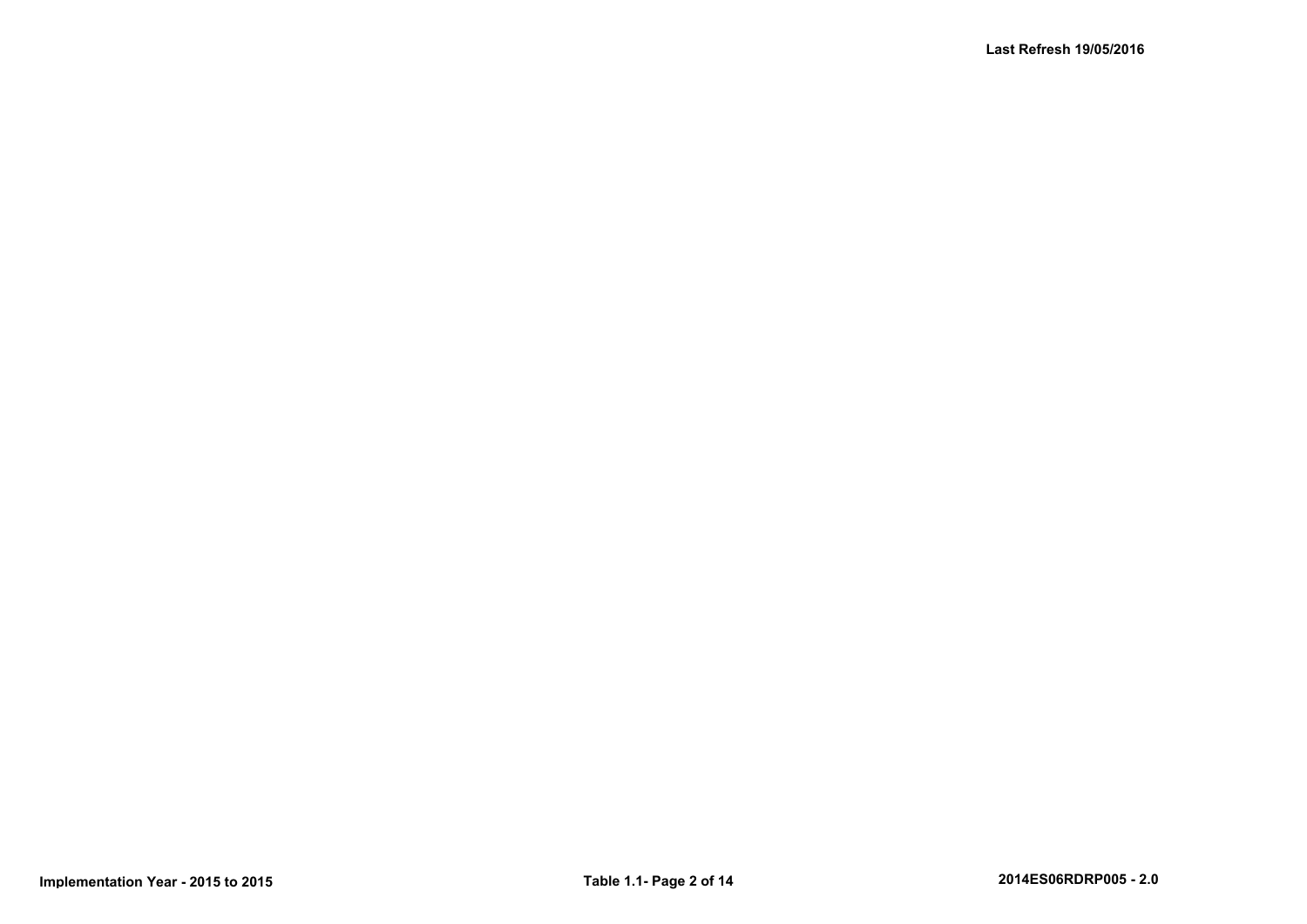### **Measure code: M02 (Advisory services)**

| Union contribution<br>(EAFRD) before<br>adjustments,<br>incurred and<br>declared during the<br>calendar year |                            |                            | <b>Union contribution (EAFRD)</b><br>financial adjustments made by<br>the Member States during the<br>calendar year |                             | Difference between the<br>annual declaration and<br>the cumulative quarterly<br>declaration (Diff X table) |  |
|--------------------------------------------------------------------------------------------------------------|----------------------------|----------------------------|---------------------------------------------------------------------------------------------------------------------|-----------------------------|------------------------------------------------------------------------------------------------------------|--|
| <b>Focus Area / Priority</b>                                                                                 | 01/07/2015 -<br>15/10/2015 | 16/10/2015 -<br>31/12/2015 | <b>Irregularities or</b><br>negligence<br>recovered by MS                                                           | <b>Other</b><br>adjustments | for budget year 2014Q4<br>to 2015Q3                                                                        |  |
| 2A                                                                                                           | 0.00                       | 0.00                       |                                                                                                                     |                             |                                                                                                            |  |
| 2B                                                                                                           | 0.00                       | 0.00                       |                                                                                                                     |                             |                                                                                                            |  |
| P <sub>2</sub>                                                                                               | 0.00                       | 0.00                       |                                                                                                                     |                             |                                                                                                            |  |
| 3A                                                                                                           | 0.00                       | 0.00                       |                                                                                                                     |                             |                                                                                                            |  |
| 3B                                                                                                           | 0.00                       | 0.00                       |                                                                                                                     |                             |                                                                                                            |  |
| P <sub>3</sub>                                                                                               | 0.00                       | 0.00                       |                                                                                                                     |                             |                                                                                                            |  |
| <b>P4</b>                                                                                                    | 0.00                       | 0.00                       |                                                                                                                     |                             |                                                                                                            |  |
| <b>P4</b>                                                                                                    | 0.00                       | 0.00                       |                                                                                                                     |                             |                                                                                                            |  |
| <b>5A</b>                                                                                                    | 0.00                       | 0.00                       |                                                                                                                     |                             |                                                                                                            |  |
| 5 <b>B</b>                                                                                                   | 0.00                       | 0.00                       |                                                                                                                     |                             |                                                                                                            |  |
| 5C                                                                                                           | 0.00                       | 0.00                       |                                                                                                                     |                             |                                                                                                            |  |
| 5D                                                                                                           | 0.00                       | 0.00                       |                                                                                                                     |                             |                                                                                                            |  |
| 5E                                                                                                           | 0.00                       | 0.00                       |                                                                                                                     |                             |                                                                                                            |  |
| <b>P5</b>                                                                                                    | 0.00                       | 0.00                       |                                                                                                                     |                             |                                                                                                            |  |
| <b>TOTAL</b>                                                                                                 | 0.00                       | 0.00                       |                                                                                                                     |                             |                                                                                                            |  |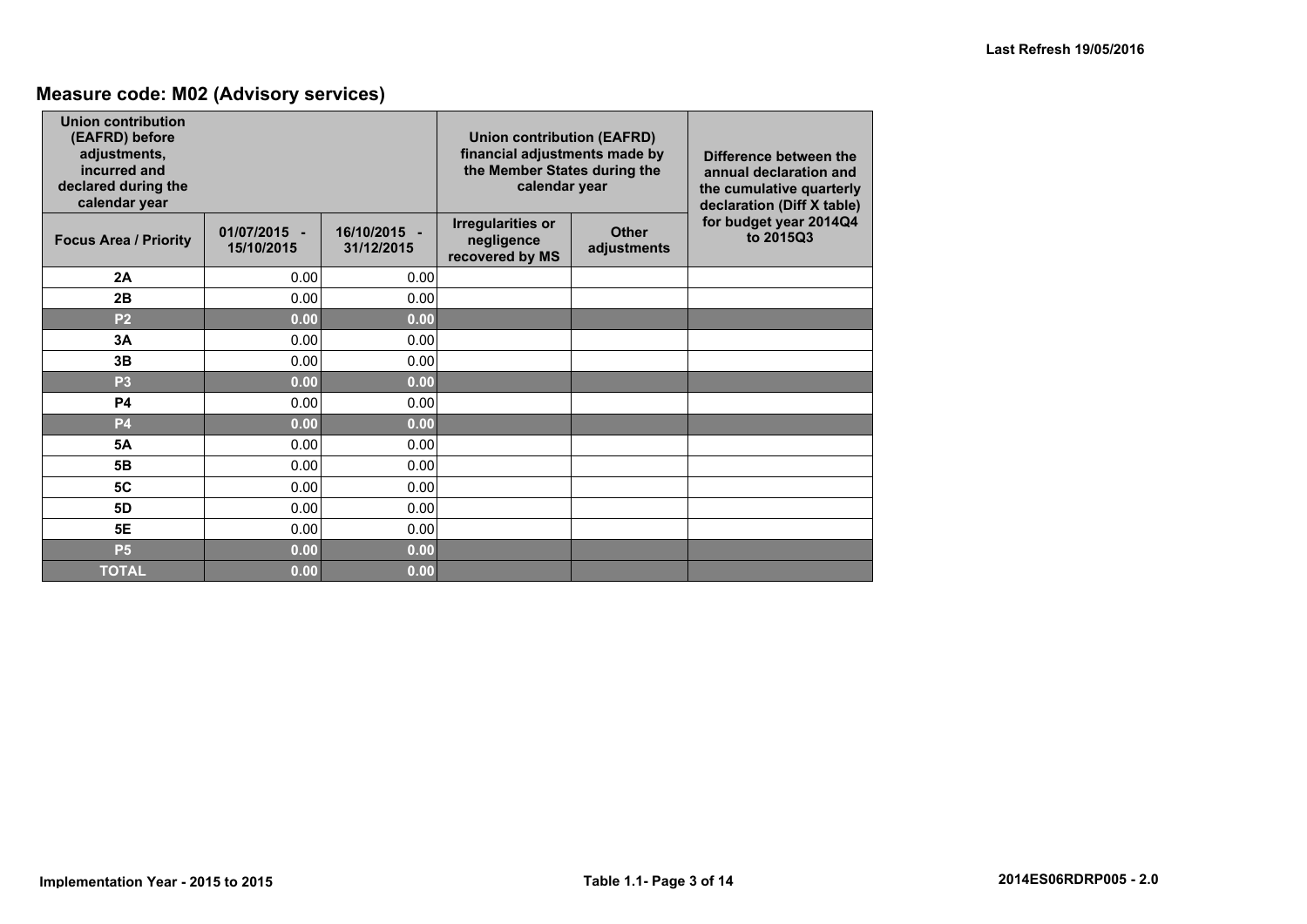### **Measure code: M03 (Quality schemes)**

| Union contribution<br>(EAFRD) before<br>adjustments,<br>incurred and<br>declared during the<br>calendar year |                              |                          | Union contribution (EAFRD)<br>financial adjustments made by<br>the Member States during the<br>calendar year |                             | Difference between the<br>annual declaration and<br>the cumulative quarterly<br>declaration (Diff X table) |
|--------------------------------------------------------------------------------------------------------------|------------------------------|--------------------------|--------------------------------------------------------------------------------------------------------------|-----------------------------|------------------------------------------------------------------------------------------------------------|
| <b>Focus Area / Priority</b>                                                                                 | $01/07/2015 -$<br>15/10/2015 | 16/10/2015<br>31/12/2015 | <b>Irregularities or</b><br>negligence<br>recovered by MS                                                    | <b>Other</b><br>adjustments | for budget year 2014Q4<br>to 2015Q3                                                                        |
| 3A                                                                                                           | 0.00                         | 0.00                     |                                                                                                              |                             |                                                                                                            |
| P <sub>3</sub>                                                                                               | 0.00                         | 0.00                     |                                                                                                              |                             |                                                                                                            |
| <b>TOTAL</b>                                                                                                 | 0.00                         | 0.00                     |                                                                                                              |                             |                                                                                                            |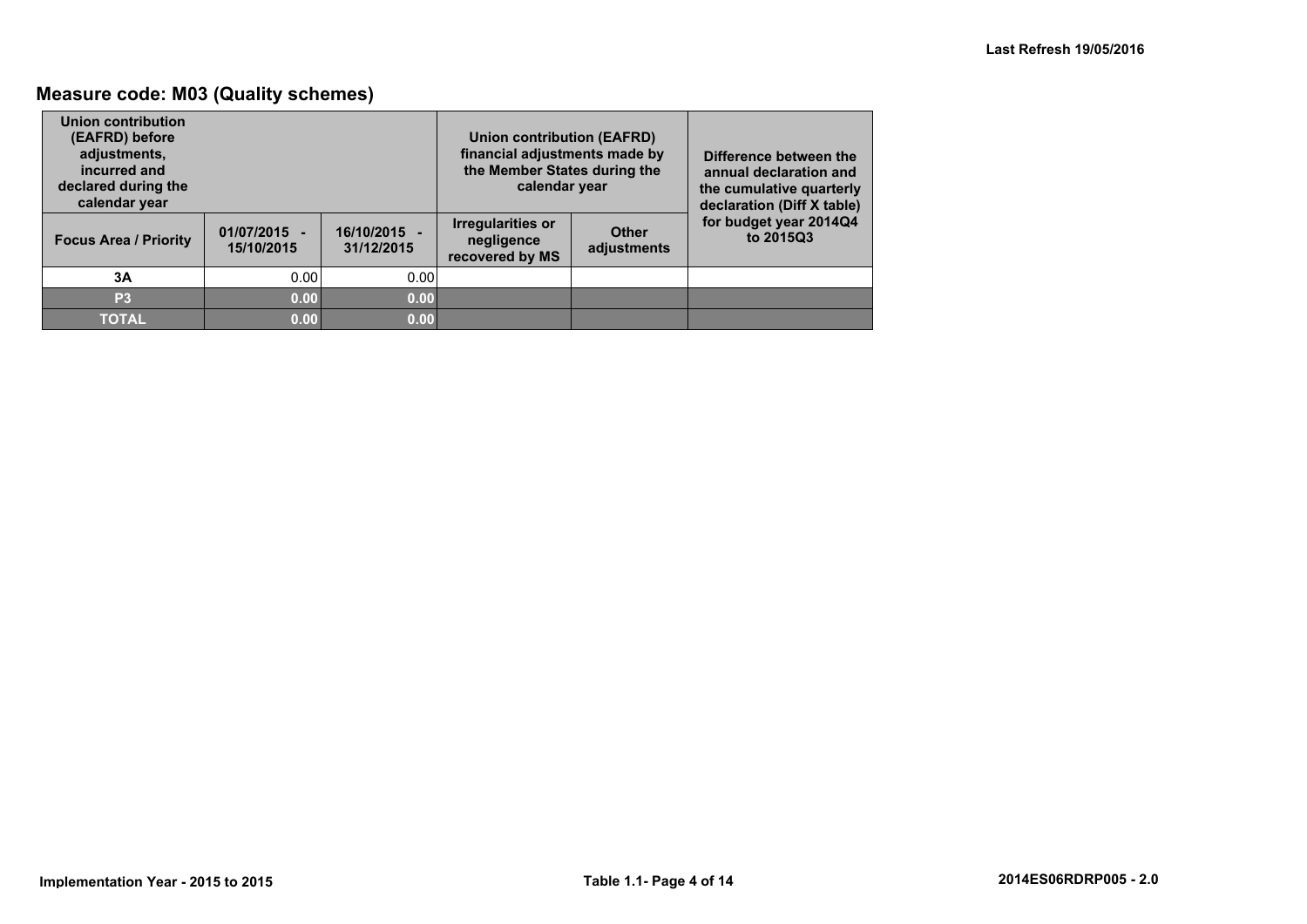# **Measure code: M04 (Investments)**

| Union contribution<br>(EAFRD) before<br>adjustments,<br>incurred and<br>declared during the<br>calendar year |                            |                            | <b>Union contribution (EAFRD)</b><br>financial adjustments made by<br>the Member States during the<br>calendar year |                             | Difference between the<br>annual declaration and<br>the cumulative quarterly<br>declaration (Diff X table) |  |
|--------------------------------------------------------------------------------------------------------------|----------------------------|----------------------------|---------------------------------------------------------------------------------------------------------------------|-----------------------------|------------------------------------------------------------------------------------------------------------|--|
| <b>Focus Area / Priority</b>                                                                                 | 01/07/2015 -<br>15/10/2015 | 16/10/2015 -<br>31/12/2015 | <b>Irregularities or</b><br>negligence<br>recovered by MS                                                           | <b>Other</b><br>adjustments | for budget year 2014Q4<br>to 2015Q3                                                                        |  |
| 2A                                                                                                           | 0.00                       | 0.00                       |                                                                                                                     |                             |                                                                                                            |  |
| 2B                                                                                                           | 0.00                       | 0.00                       |                                                                                                                     |                             |                                                                                                            |  |
| P <sub>2</sub>                                                                                               | 0.00                       | 0.00                       |                                                                                                                     |                             |                                                                                                            |  |
| 3A                                                                                                           | 0.00                       | 0.00                       |                                                                                                                     |                             |                                                                                                            |  |
| P <sub>3</sub>                                                                                               | 0.00                       | 0.00                       |                                                                                                                     |                             |                                                                                                            |  |
| <b>P4</b>                                                                                                    | 0.00                       | 0.00                       |                                                                                                                     |                             |                                                                                                            |  |
| <b>P4</b>                                                                                                    | 0.00                       | 0.00                       |                                                                                                                     |                             |                                                                                                            |  |
| <b>5A</b>                                                                                                    | 0.00                       | 0.00                       |                                                                                                                     |                             |                                                                                                            |  |
| 5 <b>B</b>                                                                                                   | 0.00                       | 0.00                       |                                                                                                                     |                             |                                                                                                            |  |
| 5C                                                                                                           | 0.00                       | 0.00                       |                                                                                                                     |                             |                                                                                                            |  |
| <b>5D</b>                                                                                                    | 0.00                       | 0.00                       |                                                                                                                     |                             |                                                                                                            |  |
| <b>P5</b>                                                                                                    | 0.00                       | 0.00                       |                                                                                                                     |                             |                                                                                                            |  |
| 6A                                                                                                           | 0.00                       | 0.00                       |                                                                                                                     |                             |                                                                                                            |  |
| <b>P6</b>                                                                                                    | 0.00                       | 0.00                       |                                                                                                                     |                             |                                                                                                            |  |
| <b>TOTAL</b>                                                                                                 | 0.00                       | 0.00                       |                                                                                                                     |                             |                                                                                                            |  |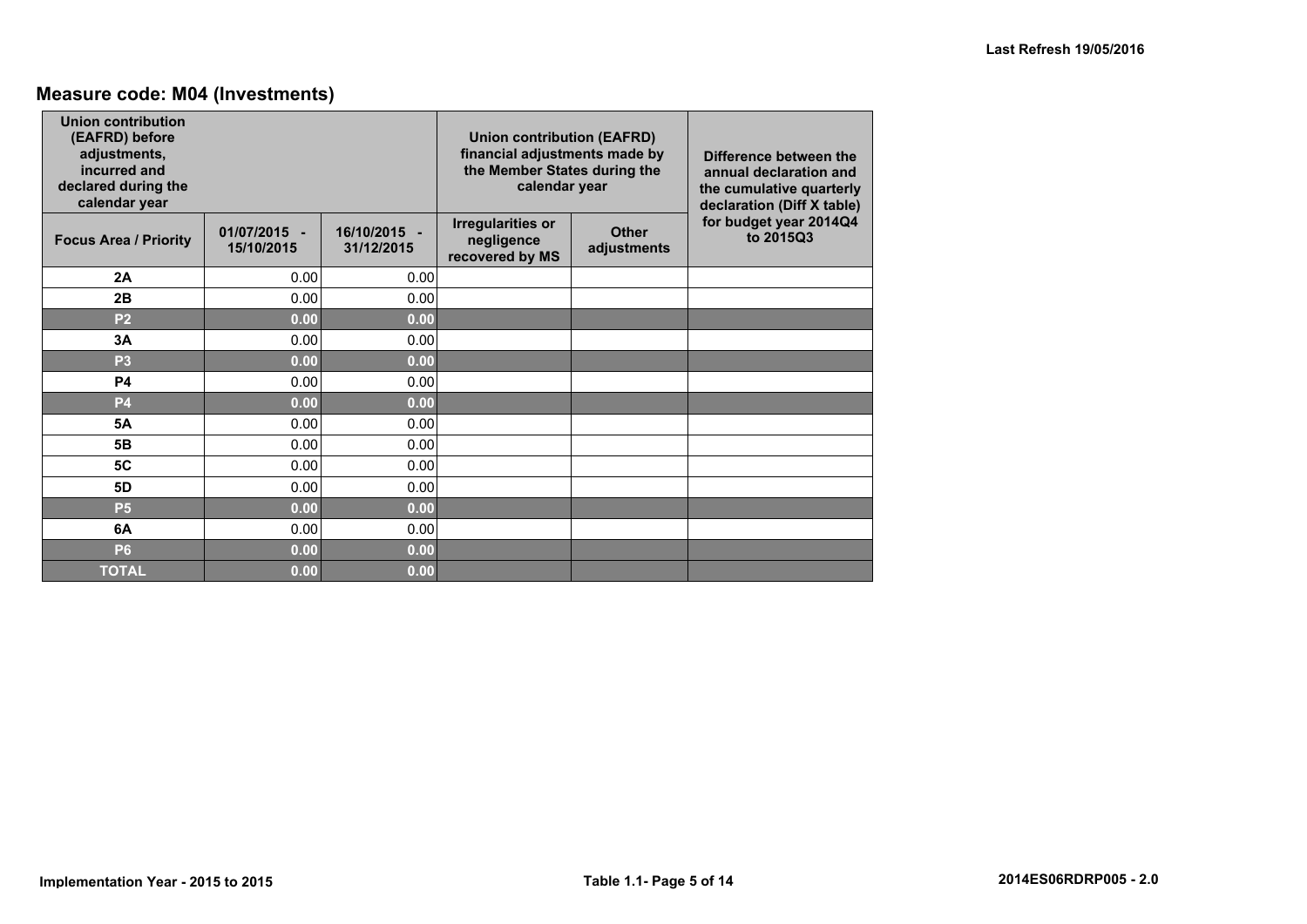### **Measure code: M05 (Restoring agricultural potential)**

| Union contribution<br>(EAFRD) before<br>adjustments,<br>incurred and<br>declared during the<br>calendar year |                              |                          | Union contribution (EAFRD)<br>financial adjustments made by<br>the Member States during the<br>calendar year |                             | Difference between the<br>annual declaration and<br>the cumulative quarterly<br>declaration (Diff X table) |
|--------------------------------------------------------------------------------------------------------------|------------------------------|--------------------------|--------------------------------------------------------------------------------------------------------------|-----------------------------|------------------------------------------------------------------------------------------------------------|
| <b>Focus Area / Priority</b>                                                                                 | $01/07/2015 -$<br>15/10/2015 | 16/10/2015<br>31/12/2015 | <b>Irregularities or</b><br>negligence<br>recovered by MS                                                    | <b>Other</b><br>adjustments | for budget year 2014Q4<br>to 2015Q3                                                                        |
| 3B                                                                                                           | 0.00                         | 0.00                     |                                                                                                              |                             |                                                                                                            |
| P <sub>3</sub>                                                                                               | 0.00                         | 0.00                     |                                                                                                              |                             |                                                                                                            |
| <b>TOTAL</b>                                                                                                 | 0.00                         | 0.00                     |                                                                                                              |                             |                                                                                                            |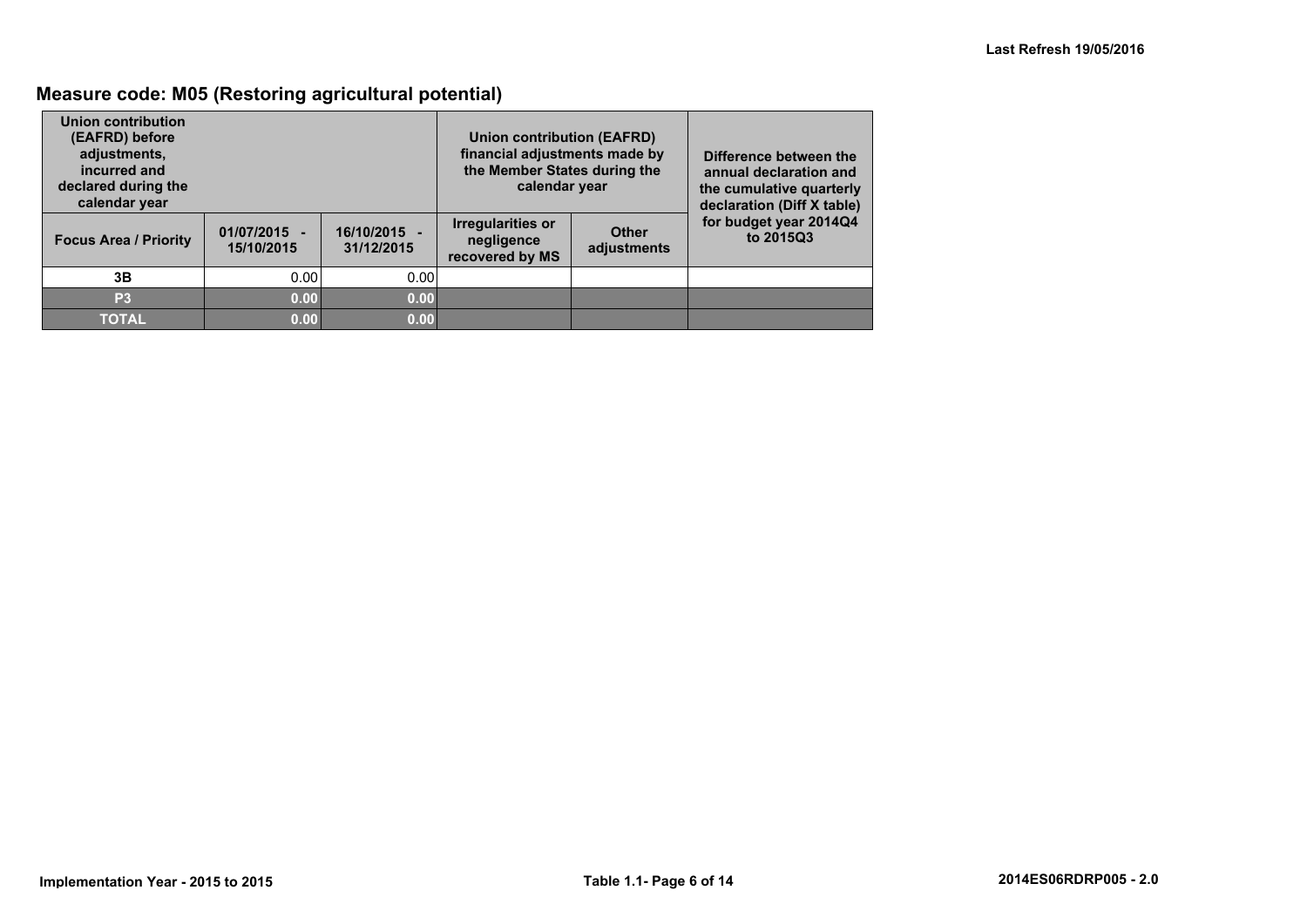# **Measure code: M06 (Farm and business development)**

| Union contribution<br>(EAFRD) before<br>adjustments,<br>incurred and<br>declared during the<br>calendar year |                              |                            | Union contribution (EAFRD)<br>financial adjustments made by<br>the Member States during the<br>calendar year |                             | Difference between the<br>annual declaration and<br>the cumulative quarterly<br>declaration (Diff X table) |
|--------------------------------------------------------------------------------------------------------------|------------------------------|----------------------------|--------------------------------------------------------------------------------------------------------------|-----------------------------|------------------------------------------------------------------------------------------------------------|
| <b>Focus Area / Priority</b>                                                                                 | $01/07/2015 -$<br>15/10/2015 | 16/10/2015 -<br>31/12/2015 | <b>Irregularities or</b><br>negligence<br>recovered by MS                                                    | <b>Other</b><br>adjustments | for budget year 2014Q4<br>to 2015Q3                                                                        |
| 2B                                                                                                           | 0.00                         | 0.00                       |                                                                                                              |                             |                                                                                                            |
| P <sub>2</sub>                                                                                               | 0.00                         | 0.00                       |                                                                                                              |                             |                                                                                                            |
| 5B                                                                                                           | 0.00                         | 0.00                       |                                                                                                              |                             |                                                                                                            |
| <b>5C</b>                                                                                                    | 0.00                         | 0.00                       |                                                                                                              |                             |                                                                                                            |
| 5D                                                                                                           | 0.00                         | 0.00                       |                                                                                                              |                             |                                                                                                            |
| <b>P5</b>                                                                                                    | 0.00                         | 0.00                       |                                                                                                              |                             |                                                                                                            |
| 6A                                                                                                           | 0.00                         | 0.00                       |                                                                                                              |                             |                                                                                                            |
| <b>P6</b>                                                                                                    | 0.00                         | 0.00                       |                                                                                                              |                             |                                                                                                            |
| <b>TOTAL</b>                                                                                                 | 0.00                         | 0.00                       |                                                                                                              |                             |                                                                                                            |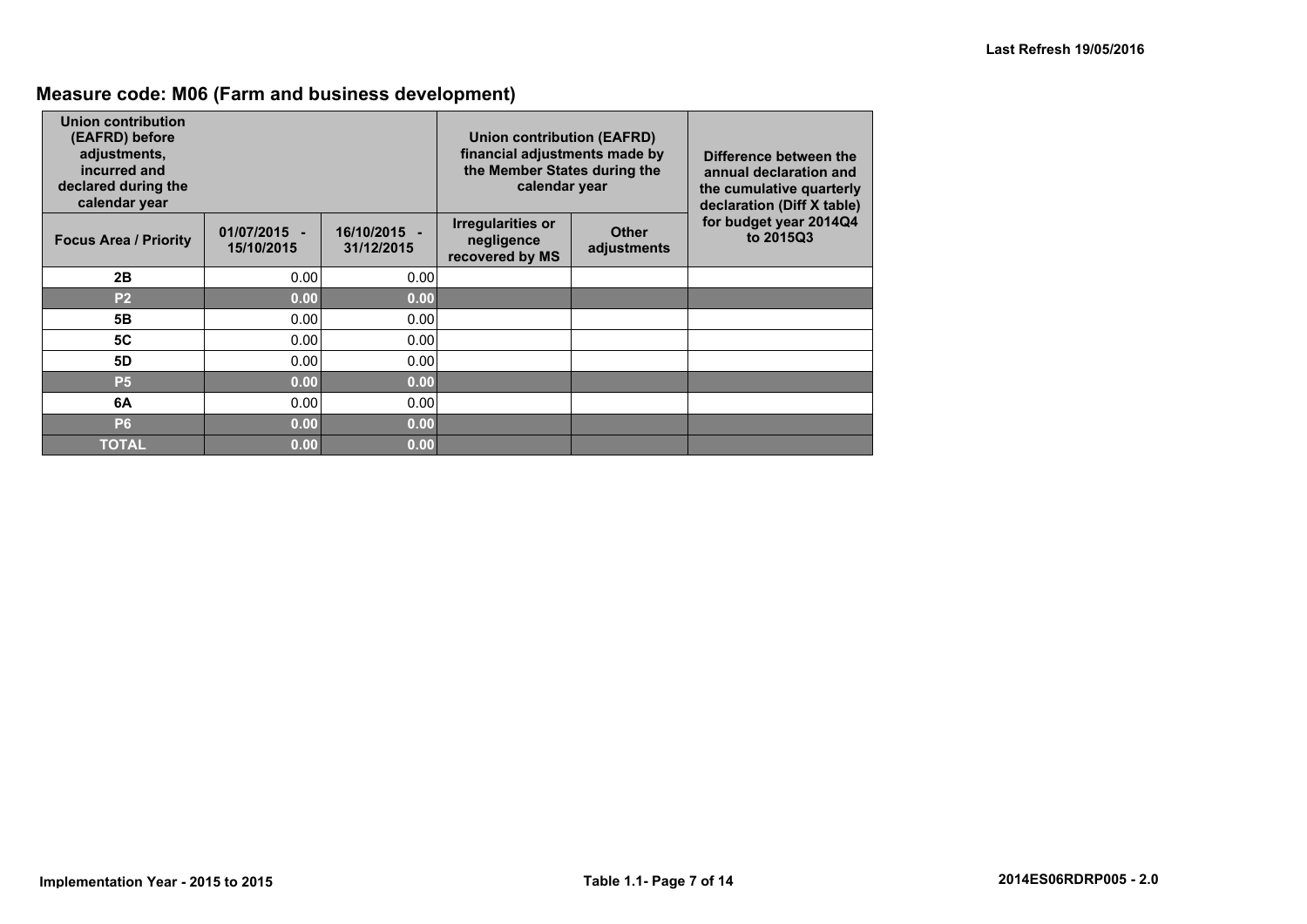### **Measure code: M07 (Basic services)**

| Union contribution<br>(EAFRD) before<br>adjustments,<br>incurred and<br>declared during the<br>calendar year |                              |                            | Union contribution (EAFRD)<br>financial adjustments made by<br>the Member States during the<br>calendar year |                             | Difference between the<br>annual declaration and<br>the cumulative quarterly<br>declaration (Diff X table) |  |
|--------------------------------------------------------------------------------------------------------------|------------------------------|----------------------------|--------------------------------------------------------------------------------------------------------------|-----------------------------|------------------------------------------------------------------------------------------------------------|--|
| <b>Focus Area / Priority</b>                                                                                 | $01/07/2015 -$<br>15/10/2015 | 16/10/2015 -<br>31/12/2015 | <b>Irregularities or</b><br>negligence<br>recovered by MS                                                    | <b>Other</b><br>adjustments | for budget year 2014Q4<br>to 2015Q3                                                                        |  |
| <b>P4</b>                                                                                                    | 0.00                         | 0.00                       |                                                                                                              |                             |                                                                                                            |  |
| <b>P4</b>                                                                                                    | 0.00                         | 0.00                       |                                                                                                              |                             |                                                                                                            |  |
| 5 <b>B</b>                                                                                                   | 0.00                         | 0.00                       |                                                                                                              |                             |                                                                                                            |  |
| <b>5C</b>                                                                                                    | 0.00                         | 0.00                       |                                                                                                              |                             |                                                                                                            |  |
| <b>P5</b>                                                                                                    | 0.00                         | 0.00                       |                                                                                                              |                             |                                                                                                            |  |
| 6B                                                                                                           | 0.00                         | 0.00                       |                                                                                                              |                             |                                                                                                            |  |
| <b>P6</b>                                                                                                    | 0.00                         | 0.00                       |                                                                                                              |                             |                                                                                                            |  |
| <b>TOTAL</b>                                                                                                 | 0.00                         | 0.00                       |                                                                                                              |                             |                                                                                                            |  |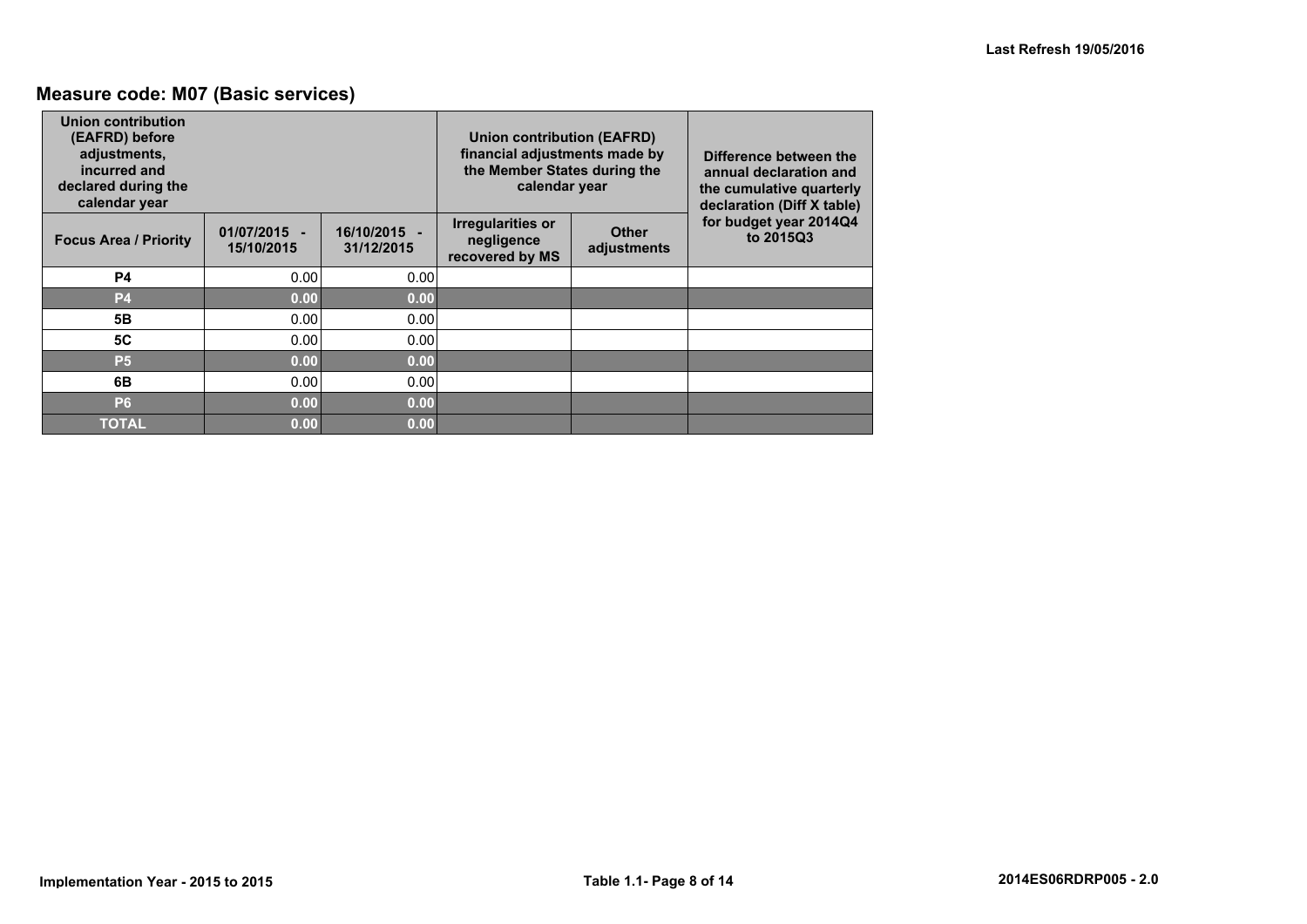### **Measure code: M08 (Forest)**

| Union contribution<br>(EAFRD) before<br>adjustments,<br>incurred and<br>declared during the<br>calendar year |                              |                            | <b>Union contribution (EAFRD)</b><br>financial adjustments made by<br>the Member States during the<br>calendar year |                             | Difference between the<br>annual declaration and<br>the cumulative quarterly<br>declaration (Diff X table) |
|--------------------------------------------------------------------------------------------------------------|------------------------------|----------------------------|---------------------------------------------------------------------------------------------------------------------|-----------------------------|------------------------------------------------------------------------------------------------------------|
| <b>Focus Area / Priority</b>                                                                                 | $01/07/2015 -$<br>15/10/2015 | 16/10/2015 -<br>31/12/2015 | <b>Irregularities or</b><br>negligence<br>recovered by MS                                                           | <b>Other</b><br>adjustments | for budget year 2014Q4<br>to 2015Q3                                                                        |
| <b>P4</b>                                                                                                    | 0.00                         | 0.00                       |                                                                                                                     |                             |                                                                                                            |
| <b>P4</b>                                                                                                    | 0.00                         | 0.00                       |                                                                                                                     |                             |                                                                                                            |
| 5 <b>B</b>                                                                                                   | 0.00                         | 0.00                       |                                                                                                                     |                             |                                                                                                            |
| <b>5C</b>                                                                                                    | 0.00                         | 0.00                       |                                                                                                                     |                             |                                                                                                            |
| <b>P5</b>                                                                                                    | 0.00                         | 0.00                       |                                                                                                                     |                             |                                                                                                            |
| 6A                                                                                                           | 0.00                         | 0.00                       |                                                                                                                     |                             |                                                                                                            |
| <b>P6</b>                                                                                                    | 0.00                         | 0.00                       |                                                                                                                     |                             |                                                                                                            |
| <b>TOTAL</b>                                                                                                 | 0.00                         | 0.00                       |                                                                                                                     |                             |                                                                                                            |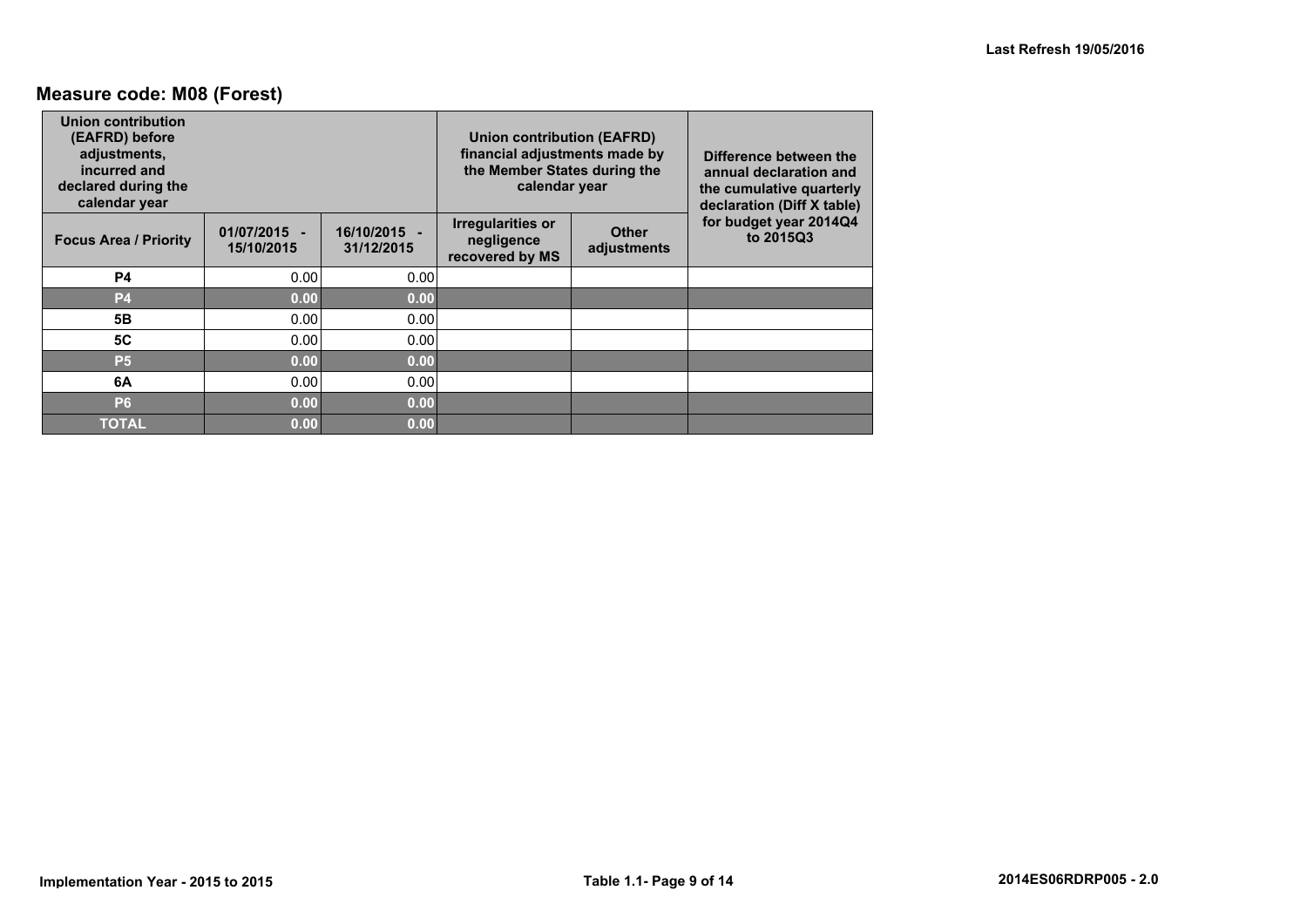### **Measure code: M10 (AEC)**

| Union contribution<br>(EAFRD) before<br>adjustments,<br>incurred and<br>declared during the<br>calendar year |                              |                          | Union contribution (EAFRD)<br>financial adjustments made by<br>the Member States during the<br>calendar year |                             | Difference between the<br>annual declaration and<br>the cumulative quarterly<br>declaration (Diff X table) |
|--------------------------------------------------------------------------------------------------------------|------------------------------|--------------------------|--------------------------------------------------------------------------------------------------------------|-----------------------------|------------------------------------------------------------------------------------------------------------|
| <b>Focus Area / Priority</b>                                                                                 | $01/07/2015 -$<br>15/10/2015 | 16/10/2015<br>31/12/2015 | <b>Irregularities or</b><br>negligence<br>recovered by MS                                                    | <b>Other</b><br>adjustments | for budget year 2014Q4<br>to 2015Q3                                                                        |
| <b>P4</b>                                                                                                    | 0.00                         | 0.00                     |                                                                                                              |                             |                                                                                                            |
| P <sub>4</sub>                                                                                               | 0.00                         | 0.00                     |                                                                                                              |                             |                                                                                                            |
| <b>TOTAL</b>                                                                                                 | 0.00                         | 0.00                     |                                                                                                              |                             |                                                                                                            |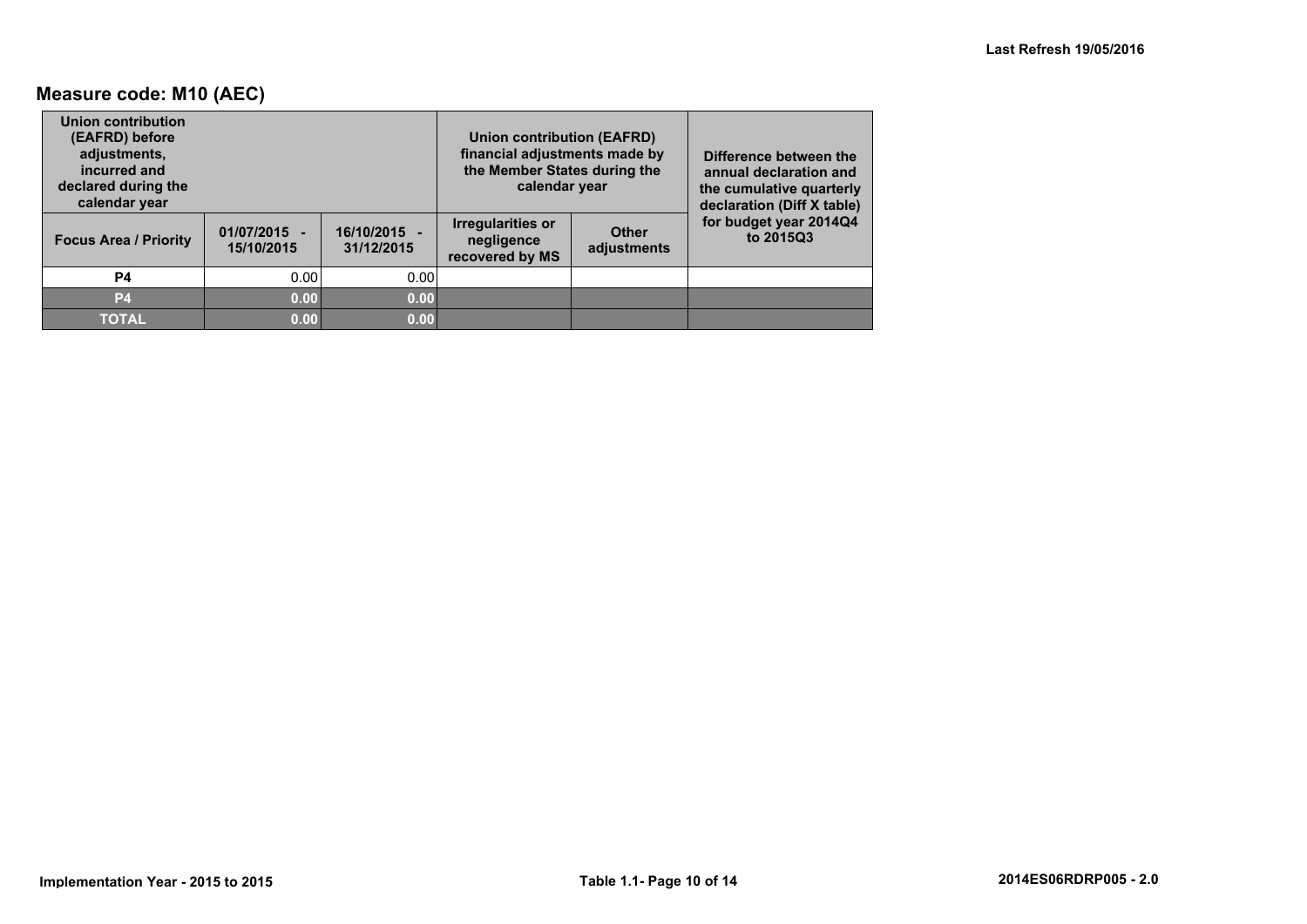### **Measure code: M11 (OF)**

| Union contribution<br>(EAFRD) before<br>adjustments,<br>incurred and<br>declared during the<br>calendar year |                              |                          | Union contribution (EAFRD)<br>financial adjustments made by<br>the Member States during the<br>calendar year |                             | Difference between the<br>annual declaration and<br>the cumulative quarterly<br>declaration (Diff X table) |
|--------------------------------------------------------------------------------------------------------------|------------------------------|--------------------------|--------------------------------------------------------------------------------------------------------------|-----------------------------|------------------------------------------------------------------------------------------------------------|
| <b>Focus Area / Priority</b>                                                                                 | $01/07/2015 -$<br>15/10/2015 | 16/10/2015<br>31/12/2015 | <b>Irregularities or</b><br>negligence<br>recovered by MS                                                    | <b>Other</b><br>adjustments | for budget year 2014Q4<br>to 2015Q3                                                                        |
| <b>P4</b>                                                                                                    | 0.00                         | 0.00                     |                                                                                                              |                             |                                                                                                            |
| P <sub>4</sub>                                                                                               | 0.00                         | 0.00                     |                                                                                                              |                             |                                                                                                            |
| <b>TOTAL</b>                                                                                                 | 0.00                         | 0.00                     |                                                                                                              |                             |                                                                                                            |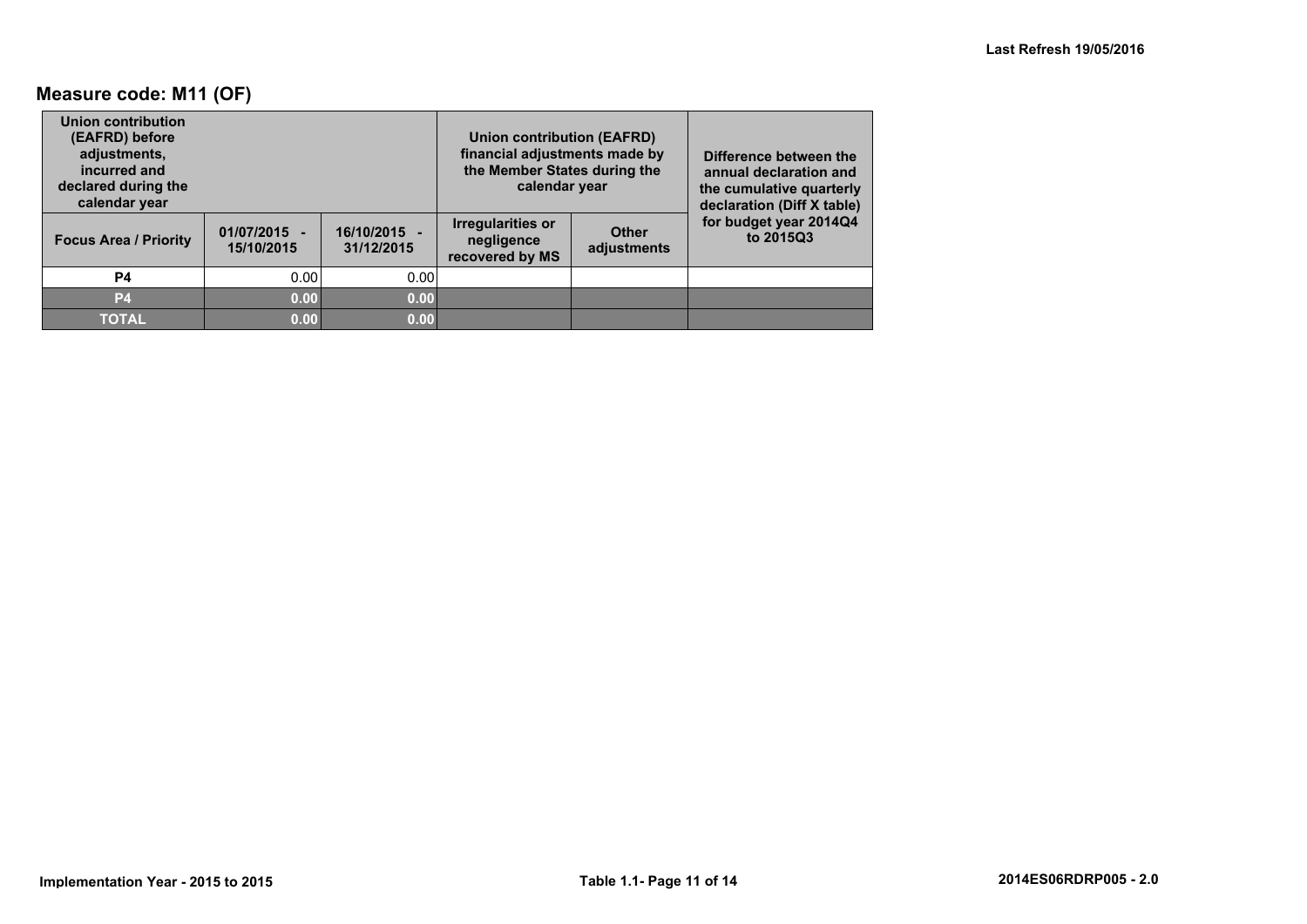### **Measure code: M16 (Cooperation)**

| <b>Union contribution</b><br>(EAFRD) before<br>adjustments,<br>incurred and<br>declared during the<br>calendar year |                            |                            | <b>Union contribution (EAFRD)</b><br>financial adjustments made by<br>the Member States during the<br>calendar year |                             | Difference between the<br>annual declaration and<br>the cumulative quarterly<br>declaration (Diff X table) |  |  |
|---------------------------------------------------------------------------------------------------------------------|----------------------------|----------------------------|---------------------------------------------------------------------------------------------------------------------|-----------------------------|------------------------------------------------------------------------------------------------------------|--|--|
| <b>Focus Area / Priority</b>                                                                                        | 01/07/2015 -<br>15/10/2015 | 16/10/2015 -<br>31/12/2015 | <b>Irregularities or</b><br>negligence<br>recovered by MS                                                           | <b>Other</b><br>adjustments | for budget year 2014Q4<br>to 2015Q3                                                                        |  |  |
| 2A                                                                                                                  | 0.00                       | 0.00                       |                                                                                                                     |                             |                                                                                                            |  |  |
| 2B                                                                                                                  | 0.00                       | 0.00                       |                                                                                                                     |                             |                                                                                                            |  |  |
| P <sub>2</sub>                                                                                                      | 0.00                       | 0.00                       |                                                                                                                     |                             |                                                                                                            |  |  |
| 3A                                                                                                                  | 0.00                       | 0.00                       |                                                                                                                     |                             |                                                                                                            |  |  |
| 3B                                                                                                                  | 0.00                       | 0.00                       |                                                                                                                     |                             |                                                                                                            |  |  |
| P <sub>3</sub>                                                                                                      | 0.00                       | 0.00                       |                                                                                                                     |                             |                                                                                                            |  |  |
| <b>P4</b>                                                                                                           | 0.00                       | 0.00                       |                                                                                                                     |                             |                                                                                                            |  |  |
| <b>P4</b>                                                                                                           | 0.00                       | 0.00                       |                                                                                                                     |                             |                                                                                                            |  |  |
| <b>5A</b>                                                                                                           | 0.00                       | 0.00                       |                                                                                                                     |                             |                                                                                                            |  |  |
| 5 <b>B</b>                                                                                                          | 0.00                       | 0.00                       |                                                                                                                     |                             |                                                                                                            |  |  |
| 5C                                                                                                                  | 0.00                       | 0.00                       |                                                                                                                     |                             |                                                                                                            |  |  |
| 5D                                                                                                                  | 0.00                       | 0.00                       |                                                                                                                     |                             |                                                                                                            |  |  |
| <b>5E</b>                                                                                                           | 0.00                       | 0.00                       |                                                                                                                     |                             |                                                                                                            |  |  |
| <b>P5</b>                                                                                                           | 0.00                       | 0.00                       |                                                                                                                     |                             |                                                                                                            |  |  |
| 6A                                                                                                                  | 0.00                       | 0.00                       |                                                                                                                     |                             |                                                                                                            |  |  |
| 6B                                                                                                                  | 0.00                       | 0.00                       |                                                                                                                     |                             |                                                                                                            |  |  |
| 6C                                                                                                                  | 0.00                       | 0.00                       |                                                                                                                     |                             |                                                                                                            |  |  |
| <b>P6</b>                                                                                                           | 0.00                       | 0.00                       |                                                                                                                     |                             |                                                                                                            |  |  |
| <b>TOTAL</b>                                                                                                        | 0.00                       | 0.00                       |                                                                                                                     |                             |                                                                                                            |  |  |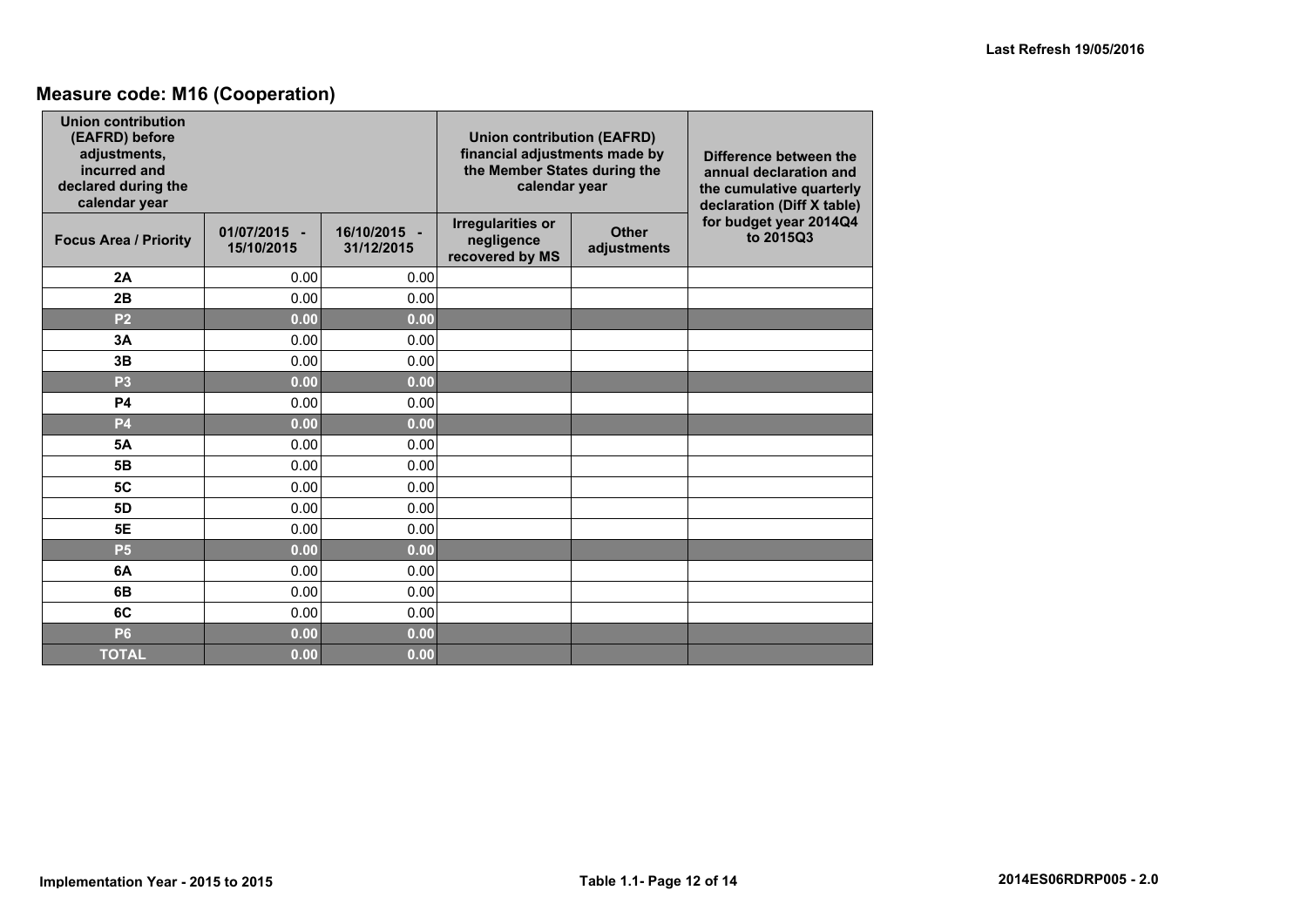### **Measure code: M19 (LEADER and CLLD)**

| Union contribution<br>(EAFRD) before<br>adjustments,<br>incurred and<br>declared during the<br>calendar year |                              |                          | Union contribution (EAFRD)<br>financial adjustments made by<br>the Member States during the<br>calendar year |                             | Difference between the<br>annual declaration and<br>the cumulative quarterly<br>declaration (Diff X table) |
|--------------------------------------------------------------------------------------------------------------|------------------------------|--------------------------|--------------------------------------------------------------------------------------------------------------|-----------------------------|------------------------------------------------------------------------------------------------------------|
| <b>Focus Area / Priority</b>                                                                                 | $01/07/2015 -$<br>15/10/2015 | 16/10/2015<br>31/12/2015 | <b>Irregularities or</b><br>negligence<br>recovered by MS                                                    | <b>Other</b><br>adjustments | for budget year 2014Q4<br>to 2015Q3                                                                        |
| 6B                                                                                                           | 0.00                         | 0.00                     |                                                                                                              |                             |                                                                                                            |
| P <sub>6</sub>                                                                                               | 0.00                         | 0.00                     |                                                                                                              |                             |                                                                                                            |
| <b>TOTAL</b>                                                                                                 | 0.00                         | 0.00                     |                                                                                                              |                             |                                                                                                            |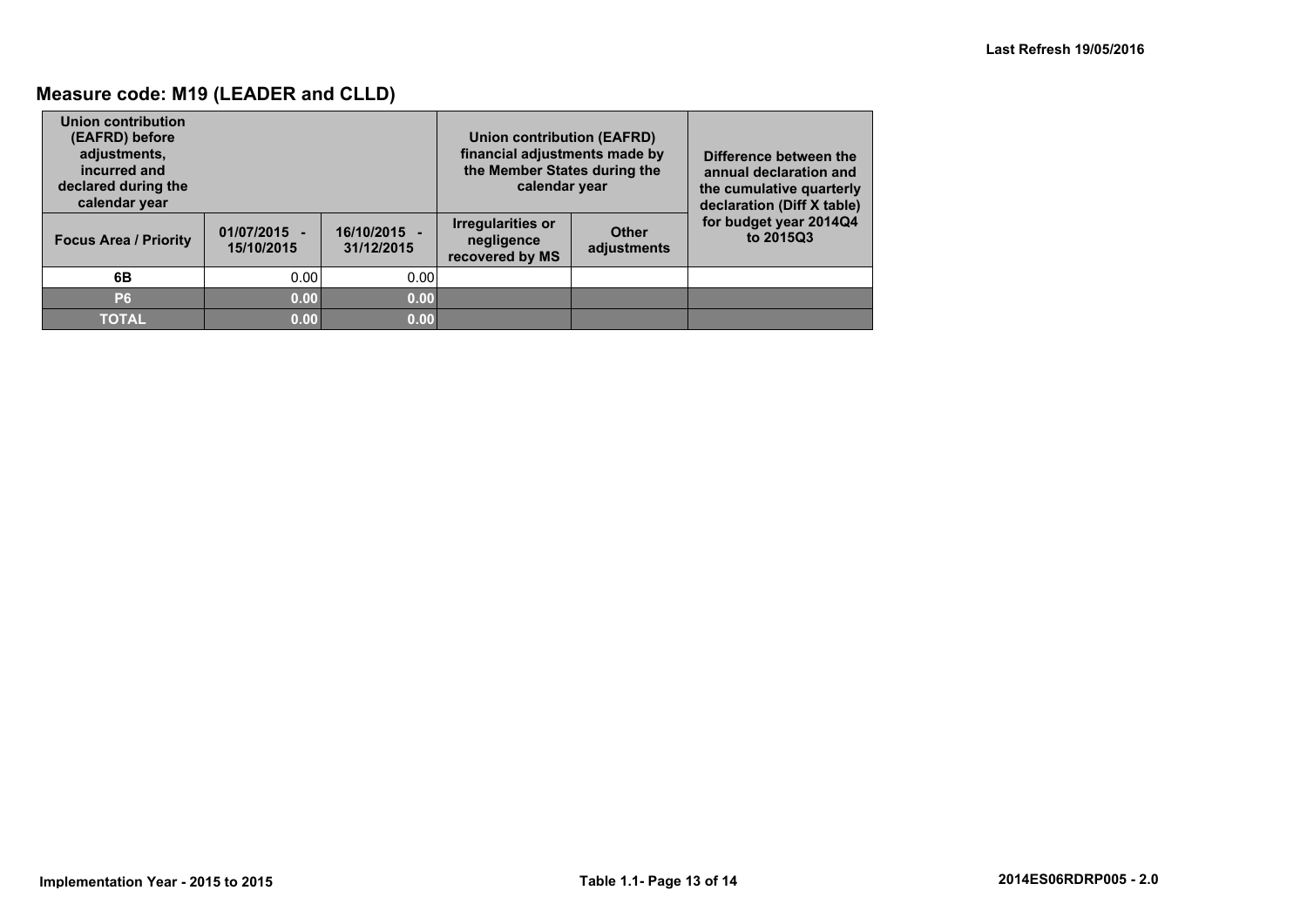### **Measure code: M20 (TA)**

| Union contribution<br>(EAFRD) before<br>adjustments,<br>incurred and<br>declared during the<br>calendar year |                              |                            | Union contribution (EAFRD)<br>financial adjustments made by<br>the Member States during the<br>calendar year | Difference between the<br>annual declaration and<br>the cumulative quarterly<br>declaration (Diff X table) |                                     |
|--------------------------------------------------------------------------------------------------------------|------------------------------|----------------------------|--------------------------------------------------------------------------------------------------------------|------------------------------------------------------------------------------------------------------------|-------------------------------------|
| <b>Focus Area / Priority</b>                                                                                 | $01/07/2015 -$<br>15/10/2015 | 16/10/2015 -<br>31/12/2015 | <b>Irregularities or</b><br>negligence<br>recovered by MS                                                    | <b>Other</b><br>adjustments                                                                                | for budget year 2014Q4<br>to 2015Q3 |
| M20                                                                                                          | 0.00                         | 0.00                       |                                                                                                              |                                                                                                            |                                     |
| <b>M20</b>                                                                                                   | 0.00                         | 0.00                       |                                                                                                              |                                                                                                            |                                     |
| <b>TOTAL</b>                                                                                                 | 0.00                         | 0.00                       |                                                                                                              |                                                                                                            |                                     |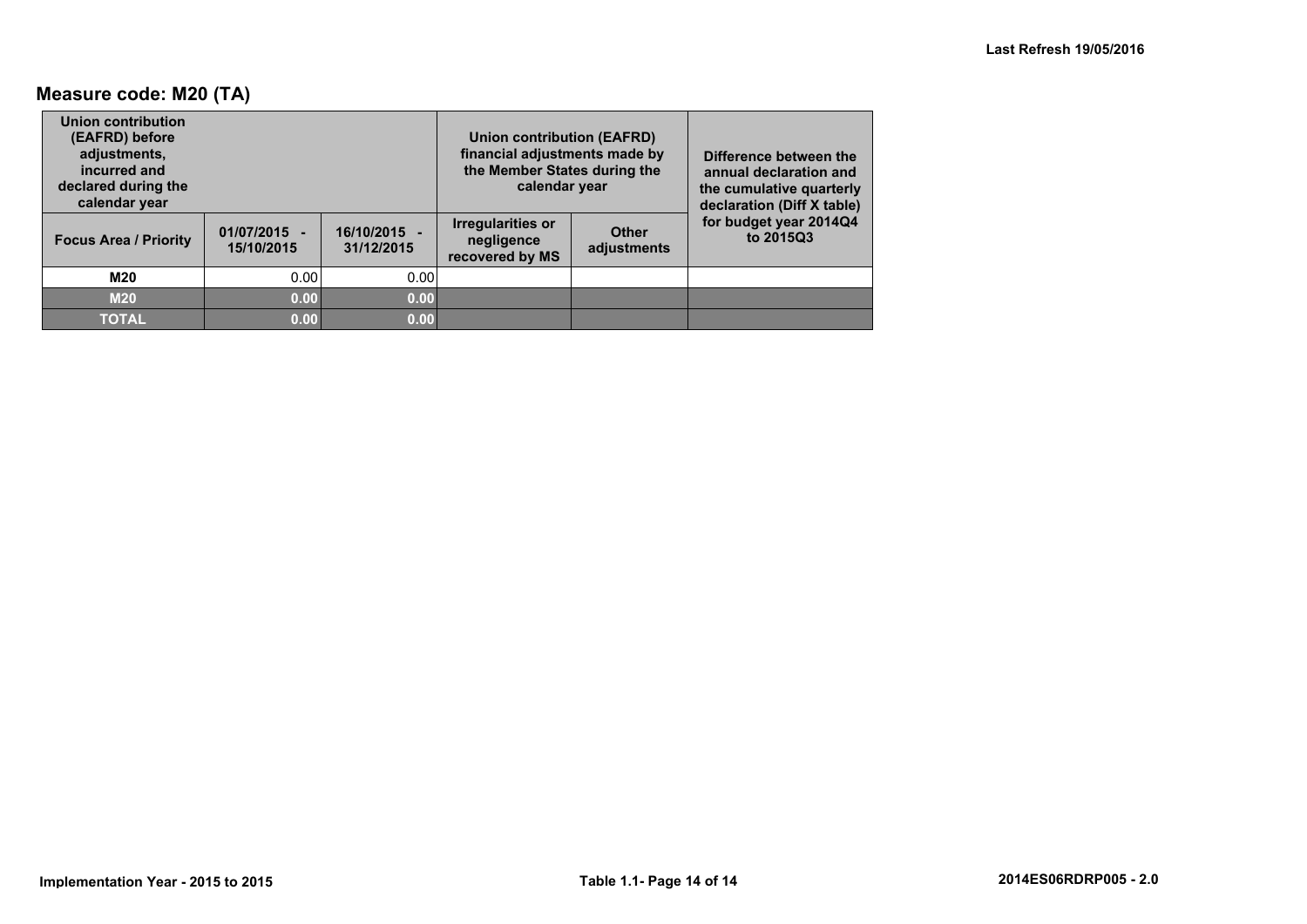#### FINANCIAL EXECUTION Table 1.2 - Financial implementation pertaining to the calendar year -Article 75(2) of Regulation (EU) No 1305/2013

Disclaimer: Data are those submitted quarterly by the Paying agency or the Coordination body. The first AIR to submit by end of June 2016 covers quarterly declarations 2015Q3 to 2015Q4 .

| <b>Measure code</b>                       | Type of Region art.<br>59(3) Reg. (EU) No<br>1305/2013 / Out of<br>which MS Financial<br><b>Instrument</b> | <b>Total public</b><br>expenditures<br>incurred and<br>paid by the<br>paying agency<br>(quarterly<br>declarations of<br>the calendar<br>year) | <b>Union</b><br>contribution<br>(EAFRD) amount<br>resulting of the<br>application of<br>the co-financing<br>rate pertaining to<br>the measure | <b>Union</b><br>contribution<br>(EAFRD)<br>financial<br>adjustments(1)<br>(Irregularities or<br>negligence's<br>recovered by MS<br>during the<br>calendar year<br>$(+ / -)$ | <b>Union</b><br>contribution<br>(EAFRD) other<br>adjustments<br>made by the<br><b>Paying Agency</b><br>during the<br>calendar year | <b>Union Contribution</b><br>(EAFRD) amount<br>requested during the<br>calendar year | <b>Total of</b><br>adjustments<br>made in the<br>annual<br>declaration (total<br>of Diff X tables)<br>available as at<br>date of report<br>pertaining to the<br>calendar year |
|-------------------------------------------|------------------------------------------------------------------------------------------------------------|-----------------------------------------------------------------------------------------------------------------------------------------------|-----------------------------------------------------------------------------------------------------------------------------------------------|-----------------------------------------------------------------------------------------------------------------------------------------------------------------------------|------------------------------------------------------------------------------------------------------------------------------------|--------------------------------------------------------------------------------------|-------------------------------------------------------------------------------------------------------------------------------------------------------------------------------|
|                                           |                                                                                                            | (a)                                                                                                                                           | (b)                                                                                                                                           | (c)                                                                                                                                                                         | (d)                                                                                                                                | $(e) = (b) + (c) + (d)$                                                              | (f)                                                                                                                                                                           |
|                                           | 59(3)(a)                                                                                                   | 0.00                                                                                                                                          | 0.00                                                                                                                                          |                                                                                                                                                                             |                                                                                                                                    | 0.00                                                                                 |                                                                                                                                                                               |
| M01 - Knowledge                           | <b>Total M01</b>                                                                                           | 0.00                                                                                                                                          | 0.00                                                                                                                                          |                                                                                                                                                                             |                                                                                                                                    | 0.00                                                                                 |                                                                                                                                                                               |
|                                           | Out of which MS FI                                                                                         |                                                                                                                                               |                                                                                                                                               |                                                                                                                                                                             |                                                                                                                                    |                                                                                      |                                                                                                                                                                               |
|                                           | 59(3)(a)                                                                                                   | 0.00                                                                                                                                          | 0.00                                                                                                                                          |                                                                                                                                                                             |                                                                                                                                    | 0.00                                                                                 |                                                                                                                                                                               |
| M02 - Advisory<br>services                | <b>Total M02</b>                                                                                           | 0.00                                                                                                                                          | 0.00                                                                                                                                          |                                                                                                                                                                             |                                                                                                                                    | 0.00                                                                                 |                                                                                                                                                                               |
|                                           | Out of which MS FI                                                                                         |                                                                                                                                               |                                                                                                                                               |                                                                                                                                                                             |                                                                                                                                    |                                                                                      |                                                                                                                                                                               |
|                                           | 59(3)(a)                                                                                                   | 0.00                                                                                                                                          | 0.00                                                                                                                                          |                                                                                                                                                                             |                                                                                                                                    | 0.00                                                                                 |                                                                                                                                                                               |
| <b>M03 - Quality schemes</b>              | <b>Total M03</b>                                                                                           | 0.00                                                                                                                                          | 0.00                                                                                                                                          |                                                                                                                                                                             |                                                                                                                                    | 0.00                                                                                 |                                                                                                                                                                               |
|                                           | Out of which MS FI                                                                                         |                                                                                                                                               |                                                                                                                                               |                                                                                                                                                                             |                                                                                                                                    |                                                                                      |                                                                                                                                                                               |
|                                           | 59(3)(a)                                                                                                   | 0.00                                                                                                                                          | 0.00                                                                                                                                          |                                                                                                                                                                             |                                                                                                                                    | 0.00                                                                                 |                                                                                                                                                                               |
| <b>M04 - Investments</b>                  | <b>Total M04</b>                                                                                           | 0.00                                                                                                                                          | 0.00                                                                                                                                          |                                                                                                                                                                             |                                                                                                                                    | 0.00                                                                                 |                                                                                                                                                                               |
|                                           | Out of which MS FI                                                                                         | 0.00                                                                                                                                          | 0.00                                                                                                                                          |                                                                                                                                                                             |                                                                                                                                    | 0.00                                                                                 |                                                                                                                                                                               |
|                                           | 59(3)(a)                                                                                                   | 0.00                                                                                                                                          | 0.00                                                                                                                                          |                                                                                                                                                                             |                                                                                                                                    | 0.00                                                                                 |                                                                                                                                                                               |
| M05 - Restoring<br>agricultural potential | <b>Total M05</b>                                                                                           | 0.00                                                                                                                                          | 0.00                                                                                                                                          |                                                                                                                                                                             |                                                                                                                                    | 0.00                                                                                 |                                                                                                                                                                               |
|                                           | Out of which MS FI                                                                                         |                                                                                                                                               |                                                                                                                                               |                                                                                                                                                                             |                                                                                                                                    |                                                                                      |                                                                                                                                                                               |
|                                           | 59(3)(a)                                                                                                   | 0.00                                                                                                                                          | 0.00                                                                                                                                          |                                                                                                                                                                             |                                                                                                                                    | 0.00                                                                                 |                                                                                                                                                                               |
| M06 - Farm and<br>business development    | <b>Total M06</b>                                                                                           | 0.00                                                                                                                                          | 0.00                                                                                                                                          |                                                                                                                                                                             |                                                                                                                                    | 0.00                                                                                 |                                                                                                                                                                               |
|                                           | Out of which MS FI                                                                                         |                                                                                                                                               |                                                                                                                                               |                                                                                                                                                                             |                                                                                                                                    |                                                                                      |                                                                                                                                                                               |

**Implementation Year - 2015 to 2015 Table 1.2- Page 1 of 3 2014ES06RDRP005 - 2.0**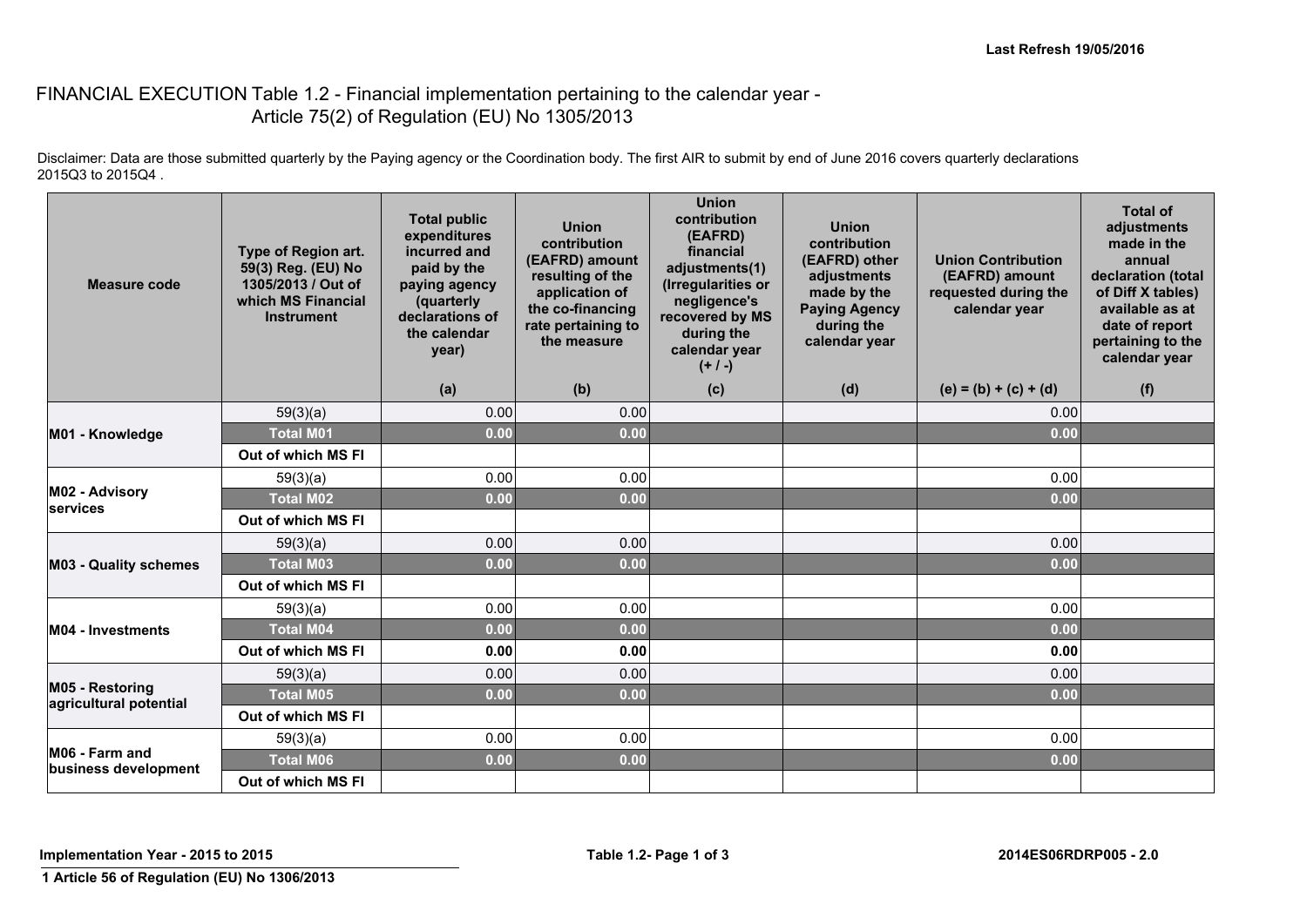| Measure code                    | Type of Region art.<br>59(3) Reg. (EU) No<br>1305/2013 / Out of<br>which MS Financial<br><b>Instrument</b> | <b>Total public</b><br>expenditures<br>incurred and<br>paid by the<br>paying agency<br>(quarterly<br>declarations of<br>the calendar<br>year)<br>(a) | <b>Union</b><br>contribution<br>(EAFRD) amount<br>resulting of the<br>application of<br>the co-financing<br>rate pertaining to<br>the measure<br>(b) | <b>Union</b><br>contribution<br>(EAFRD)<br>financial<br>adjustments(1)<br>(Irregularities or<br>negligence's<br>recovered by MS<br>during the<br>calendar year<br>$(+ / -)$ | <b>Union</b><br>contribution<br>(EAFRD) other<br>adjustments<br>made by the<br><b>Paying Agency</b><br>during the<br>calendar year<br>(d) | <b>Union Contribution</b><br>(EAFRD) amount<br>requested during the<br>calendar year<br>$(e) = (b) + (c) + (d)$ | <b>Total of</b><br>adjustments<br>made in the<br>annual<br>declaration (total<br>of Diff X tables)<br>available as at<br>date of report<br>pertaining to the<br>calendar year |
|---------------------------------|------------------------------------------------------------------------------------------------------------|------------------------------------------------------------------------------------------------------------------------------------------------------|------------------------------------------------------------------------------------------------------------------------------------------------------|-----------------------------------------------------------------------------------------------------------------------------------------------------------------------------|-------------------------------------------------------------------------------------------------------------------------------------------|-----------------------------------------------------------------------------------------------------------------|-------------------------------------------------------------------------------------------------------------------------------------------------------------------------------|
|                                 | 59(3)(a)                                                                                                   | 0.00                                                                                                                                                 | 0.00                                                                                                                                                 | (c)                                                                                                                                                                         |                                                                                                                                           | 0.00                                                                                                            | (f)                                                                                                                                                                           |
| <b>M07 - Basic services</b>     | <b>Total M07</b>                                                                                           | 0.00                                                                                                                                                 | 0.00                                                                                                                                                 |                                                                                                                                                                             |                                                                                                                                           | 0.00                                                                                                            |                                                                                                                                                                               |
|                                 | Out of which MS FI                                                                                         |                                                                                                                                                      |                                                                                                                                                      |                                                                                                                                                                             |                                                                                                                                           |                                                                                                                 |                                                                                                                                                                               |
|                                 | 59(3)(a)                                                                                                   | 0.00                                                                                                                                                 | 0.00                                                                                                                                                 |                                                                                                                                                                             |                                                                                                                                           | 0.00                                                                                                            |                                                                                                                                                                               |
| M08 - Forest                    | <b>Total M08</b>                                                                                           | 0.00                                                                                                                                                 | 0.00                                                                                                                                                 |                                                                                                                                                                             |                                                                                                                                           | 0.00                                                                                                            |                                                                                                                                                                               |
|                                 | Out of which MS FI                                                                                         |                                                                                                                                                      |                                                                                                                                                      |                                                                                                                                                                             |                                                                                                                                           |                                                                                                                 |                                                                                                                                                                               |
|                                 | 59(3)(a)                                                                                                   | 0.00                                                                                                                                                 | 0.00                                                                                                                                                 |                                                                                                                                                                             |                                                                                                                                           | 0.00                                                                                                            |                                                                                                                                                                               |
| <b>M10 - AEC</b>                | <b>Total M10</b>                                                                                           | 0.00                                                                                                                                                 | 0.00                                                                                                                                                 |                                                                                                                                                                             |                                                                                                                                           | 0.00                                                                                                            |                                                                                                                                                                               |
|                                 | Out of which MS FI                                                                                         |                                                                                                                                                      |                                                                                                                                                      |                                                                                                                                                                             |                                                                                                                                           |                                                                                                                 |                                                                                                                                                                               |
|                                 | 59(3)(a)                                                                                                   | 0.00                                                                                                                                                 | 0.00                                                                                                                                                 |                                                                                                                                                                             |                                                                                                                                           | 0.00                                                                                                            |                                                                                                                                                                               |
| <b>M11 - OF</b>                 | <b>Total M11</b>                                                                                           | 0.00                                                                                                                                                 | 0.00                                                                                                                                                 |                                                                                                                                                                             |                                                                                                                                           | 0.00                                                                                                            |                                                                                                                                                                               |
|                                 | Out of which MS FI                                                                                         |                                                                                                                                                      |                                                                                                                                                      |                                                                                                                                                                             |                                                                                                                                           |                                                                                                                 |                                                                                                                                                                               |
|                                 | 59(3)(a)                                                                                                   | 0.00                                                                                                                                                 | 0.00                                                                                                                                                 |                                                                                                                                                                             |                                                                                                                                           | 0.00                                                                                                            |                                                                                                                                                                               |
| M16 - Cooperation               | <b>Total M16</b>                                                                                           | 0.00                                                                                                                                                 | 0.00                                                                                                                                                 |                                                                                                                                                                             |                                                                                                                                           | 0.00                                                                                                            |                                                                                                                                                                               |
|                                 | Out of which MS FI                                                                                         |                                                                                                                                                      |                                                                                                                                                      |                                                                                                                                                                             |                                                                                                                                           |                                                                                                                 |                                                                                                                                                                               |
|                                 | 59(3)(a)                                                                                                   | 0.00                                                                                                                                                 | 0.00                                                                                                                                                 |                                                                                                                                                                             |                                                                                                                                           | 0.00                                                                                                            |                                                                                                                                                                               |
| M19 - LEADER and<br><b>CLLD</b> | <b>Total M19</b>                                                                                           | 0.00                                                                                                                                                 | 0.00                                                                                                                                                 |                                                                                                                                                                             |                                                                                                                                           | 0.00                                                                                                            |                                                                                                                                                                               |
|                                 | Out of which MS FI                                                                                         |                                                                                                                                                      |                                                                                                                                                      |                                                                                                                                                                             |                                                                                                                                           |                                                                                                                 |                                                                                                                                                                               |
|                                 | 59(3)(a)                                                                                                   | 0.00                                                                                                                                                 | 0.00                                                                                                                                                 |                                                                                                                                                                             |                                                                                                                                           | 0.00                                                                                                            |                                                                                                                                                                               |
| <b>M20 - TA</b>                 | <b>Total M20</b>                                                                                           | 0.00                                                                                                                                                 | 0.00                                                                                                                                                 |                                                                                                                                                                             |                                                                                                                                           | 0.00                                                                                                            |                                                                                                                                                                               |
|                                 | Out of which MS FI                                                                                         |                                                                                                                                                      |                                                                                                                                                      |                                                                                                                                                                             |                                                                                                                                           |                                                                                                                 |                                                                                                                                                                               |
|                                 | 59(3)(a)                                                                                                   | 0.00                                                                                                                                                 | 0.00                                                                                                                                                 |                                                                                                                                                                             |                                                                                                                                           | 0.00                                                                                                            |                                                                                                                                                                               |
| All                             |                                                                                                            |                                                                                                                                                      |                                                                                                                                                      |                                                                                                                                                                             |                                                                                                                                           |                                                                                                                 |                                                                                                                                                                               |
| <b>Measures</b>                 |                                                                                                            |                                                                                                                                                      |                                                                                                                                                      |                                                                                                                                                                             |                                                                                                                                           |                                                                                                                 |                                                                                                                                                                               |
|                                 |                                                                                                            |                                                                                                                                                      |                                                                                                                                                      |                                                                                                                                                                             |                                                                                                                                           |                                                                                                                 |                                                                                                                                                                               |

**Implementation Year - 2015 to 2015 Table 1.2- Page 2 of 3 2014ES06RDRP005 - 2.0**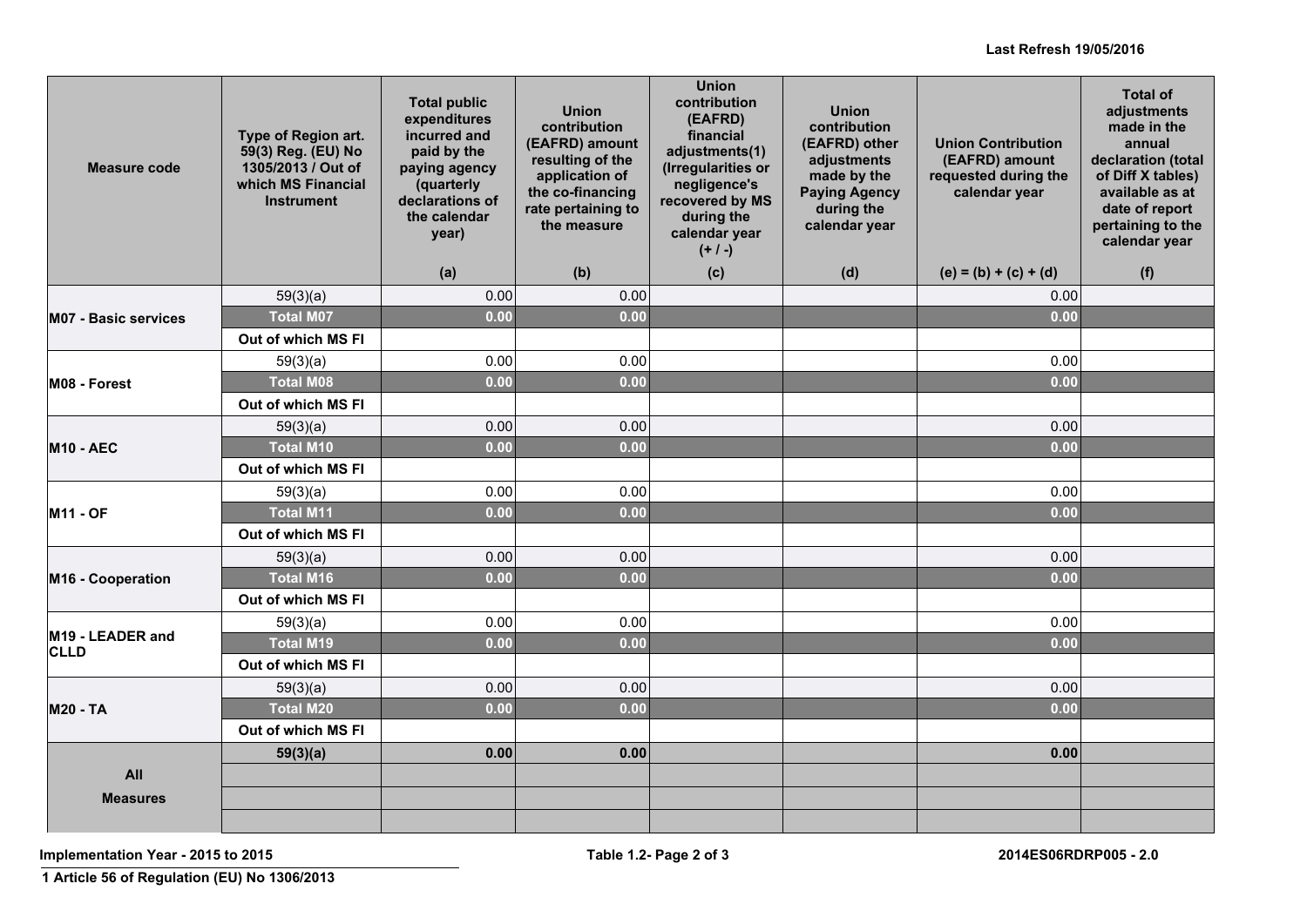| Measure code | Type of Region art.<br>59(3) Reg. (EU) No<br>1305/2013 / Out of<br>which MS Financial<br><b>Instrument</b> | <b>Total public</b><br>expenditures<br>incurred and<br>paid by the<br>paying agency<br>(quarterly<br>declarations of<br>the calendar<br>year) | <b>Union</b><br>contribution<br>(EAFRD) amount<br>resulting of the<br>application of<br>the co-financing<br>rate pertaining to<br>the measure | <b>Union</b><br>contribution<br>(EAFRD)<br>financial<br>adjustments(1)<br>(Irregularities or<br>negligence's<br>recovered by MS<br>during the<br>calendar year<br>$(+ / -)$ | <b>Union</b><br>contribution<br>(EAFRD) other<br>adjustments<br>made by the<br><b>Paying Agency</b><br>during the<br>calendar year | <b>Union Contribution</b><br>(EAFRD) amount<br>requested during the<br>calendar year | <b>Total of</b><br>adjustments<br>made in the<br>annual<br>declaration (total<br>of Diff X tables)<br>available as at<br>date of report<br>pertaining to the<br>calendar year |
|--------------|------------------------------------------------------------------------------------------------------------|-----------------------------------------------------------------------------------------------------------------------------------------------|-----------------------------------------------------------------------------------------------------------------------------------------------|-----------------------------------------------------------------------------------------------------------------------------------------------------------------------------|------------------------------------------------------------------------------------------------------------------------------------|--------------------------------------------------------------------------------------|-------------------------------------------------------------------------------------------------------------------------------------------------------------------------------|
|              |                                                                                                            | (a)                                                                                                                                           | (b)                                                                                                                                           | (c)                                                                                                                                                                         | (d)                                                                                                                                | $(e) = (b) + (c) + (d)$                                                              | (f)                                                                                                                                                                           |
|              |                                                                                                            |                                                                                                                                               |                                                                                                                                               |                                                                                                                                                                             |                                                                                                                                    |                                                                                      |                                                                                                                                                                               |
|              | <b>Total</b>                                                                                               | 0.00                                                                                                                                          | 0.00                                                                                                                                          |                                                                                                                                                                             |                                                                                                                                    | 0.00                                                                                 |                                                                                                                                                                               |
|              | Out of which MS FI                                                                                         | 0.00                                                                                                                                          | 0.00                                                                                                                                          |                                                                                                                                                                             |                                                                                                                                    | 0.00                                                                                 |                                                                                                                                                                               |
|              | Total EAFRD amount reimbursed (paid) to MS pertaining to the calendar year 19/05/2016 (g)                  |                                                                                                                                               |                                                                                                                                               |                                                                                                                                                                             |                                                                                                                                    |                                                                                      |                                                                                                                                                                               |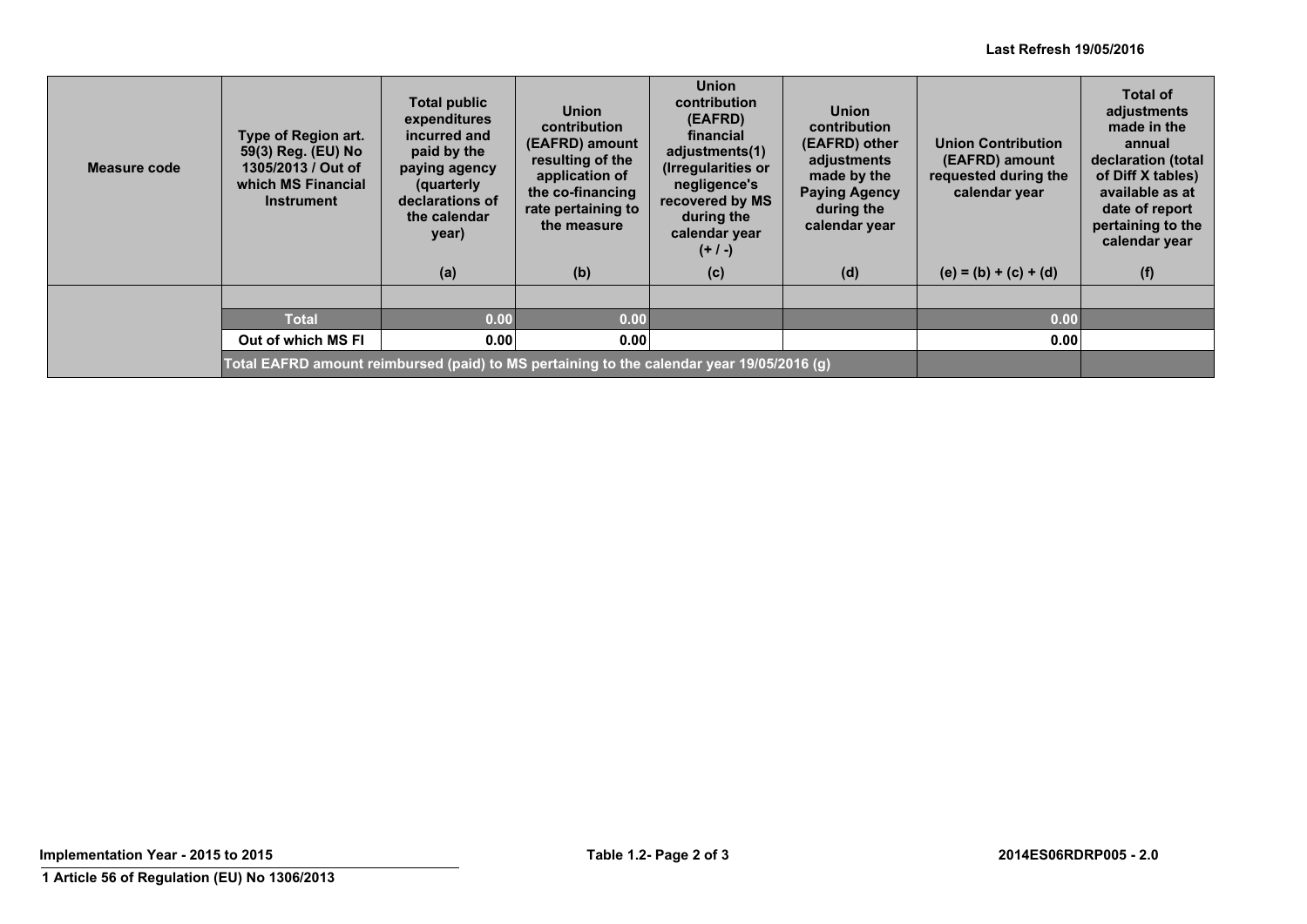Table 1.3 Financial implementation at the end of the calendar year (aggregated table from the beginning of the programming period)

Disclaimer: Data are those submitted quarterly by the Paying agency or the Coordination body (except the decision on annual clearance) 2015Q3 to 2015Q4 .

| Measure code                              | Type of Region art.<br>59(3) Reg. (EU) No<br>1305/2013 / Out of<br>which MS Financial<br><b>Instrument</b> | <b>Total public</b><br>expenditures<br>incurred and<br>paid by the<br>paying agency | <b>Union</b><br>contribution<br>(EAFRD) amount<br>resulting of the<br>application of<br>the co-financing<br>rate pertaining to<br>the measure | <b>Union</b><br>contribution<br>(EAFRD)<br>financial<br>adjustments(2)<br>(Irregularities or<br>negligence's<br>recovered by MS<br>$(+ / -)$ | <b>Union</b><br>contribution<br>(EAFRD) other<br>adjustments<br>made by the<br><b>Paying Agency</b> | <b>Union Contribution</b><br>(EAFRD) requested<br>amount | <b>Total of</b><br>adjustments<br>made in the<br>annual<br>declaration (total<br>of Diff X tables)<br>available as at<br>[date of report]<br>pertaining to the<br>calendar year |
|-------------------------------------------|------------------------------------------------------------------------------------------------------------|-------------------------------------------------------------------------------------|-----------------------------------------------------------------------------------------------------------------------------------------------|----------------------------------------------------------------------------------------------------------------------------------------------|-----------------------------------------------------------------------------------------------------|----------------------------------------------------------|---------------------------------------------------------------------------------------------------------------------------------------------------------------------------------|
|                                           |                                                                                                            | (a')                                                                                | (b')                                                                                                                                          | (c')                                                                                                                                         | (d')                                                                                                | $(e') = (b') + (c') + (d')$                              | (f')                                                                                                                                                                            |
|                                           | 59(3)(a)                                                                                                   | 0.00                                                                                | 0.00                                                                                                                                          |                                                                                                                                              |                                                                                                     | 0.00                                                     |                                                                                                                                                                                 |
| M01 - Knowledge                           | <b>Total M01</b>                                                                                           | 0.00                                                                                | 0.00                                                                                                                                          |                                                                                                                                              |                                                                                                     | 0.00                                                     |                                                                                                                                                                                 |
|                                           | Out of which MS FI                                                                                         |                                                                                     |                                                                                                                                               |                                                                                                                                              |                                                                                                     |                                                          |                                                                                                                                                                                 |
|                                           | 59(3)(a)                                                                                                   | 0.00                                                                                | 0.00                                                                                                                                          |                                                                                                                                              |                                                                                                     | 0.00                                                     |                                                                                                                                                                                 |
| M02 - Advisory<br>services                | <b>Total M02</b>                                                                                           | 0.00                                                                                | 0.00                                                                                                                                          |                                                                                                                                              |                                                                                                     | 0.00                                                     |                                                                                                                                                                                 |
|                                           | Out of which MS FI                                                                                         |                                                                                     |                                                                                                                                               |                                                                                                                                              |                                                                                                     |                                                          |                                                                                                                                                                                 |
|                                           | 59(3)(a)                                                                                                   | 0.00                                                                                | 0.00                                                                                                                                          |                                                                                                                                              |                                                                                                     | 0.00                                                     |                                                                                                                                                                                 |
| <b>M03 - Quality schemes</b>              | <b>Total M03</b>                                                                                           | 0.00                                                                                | 0.00                                                                                                                                          |                                                                                                                                              |                                                                                                     | 0.00                                                     |                                                                                                                                                                                 |
|                                           | Out of which MS FI                                                                                         |                                                                                     |                                                                                                                                               |                                                                                                                                              |                                                                                                     |                                                          |                                                                                                                                                                                 |
|                                           | 59(3)(a)                                                                                                   | 0.00                                                                                | 0.00                                                                                                                                          |                                                                                                                                              |                                                                                                     | 0.00                                                     |                                                                                                                                                                                 |
| <b>M04 - Investments</b>                  | <b>Total M04</b>                                                                                           | 0.00                                                                                | 0.00                                                                                                                                          |                                                                                                                                              |                                                                                                     | 0.00                                                     |                                                                                                                                                                                 |
|                                           | Out of which MS FI                                                                                         | 0.00                                                                                | 0.00                                                                                                                                          |                                                                                                                                              |                                                                                                     | 0.00                                                     |                                                                                                                                                                                 |
|                                           | 59(3)(a)                                                                                                   | 0.00                                                                                | 0.00                                                                                                                                          |                                                                                                                                              |                                                                                                     | 0.00                                                     |                                                                                                                                                                                 |
| M05 - Restoring<br>agricultural potential | <b>Total M05</b>                                                                                           | 0.00                                                                                | 0.00                                                                                                                                          |                                                                                                                                              |                                                                                                     | 0.00                                                     |                                                                                                                                                                                 |
|                                           | Out of which MS FI                                                                                         |                                                                                     |                                                                                                                                               |                                                                                                                                              |                                                                                                     |                                                          |                                                                                                                                                                                 |
|                                           | 59(3)(a)                                                                                                   | 0.00                                                                                | 0.00                                                                                                                                          |                                                                                                                                              |                                                                                                     | 0.00                                                     |                                                                                                                                                                                 |
| M06 - Farm and<br>business development    | <b>Total M06</b>                                                                                           | 0.00                                                                                | 0.00                                                                                                                                          |                                                                                                                                              |                                                                                                     | 0.00                                                     |                                                                                                                                                                                 |
|                                           | Out of which MS FI                                                                                         |                                                                                     |                                                                                                                                               |                                                                                                                                              |                                                                                                     |                                                          |                                                                                                                                                                                 |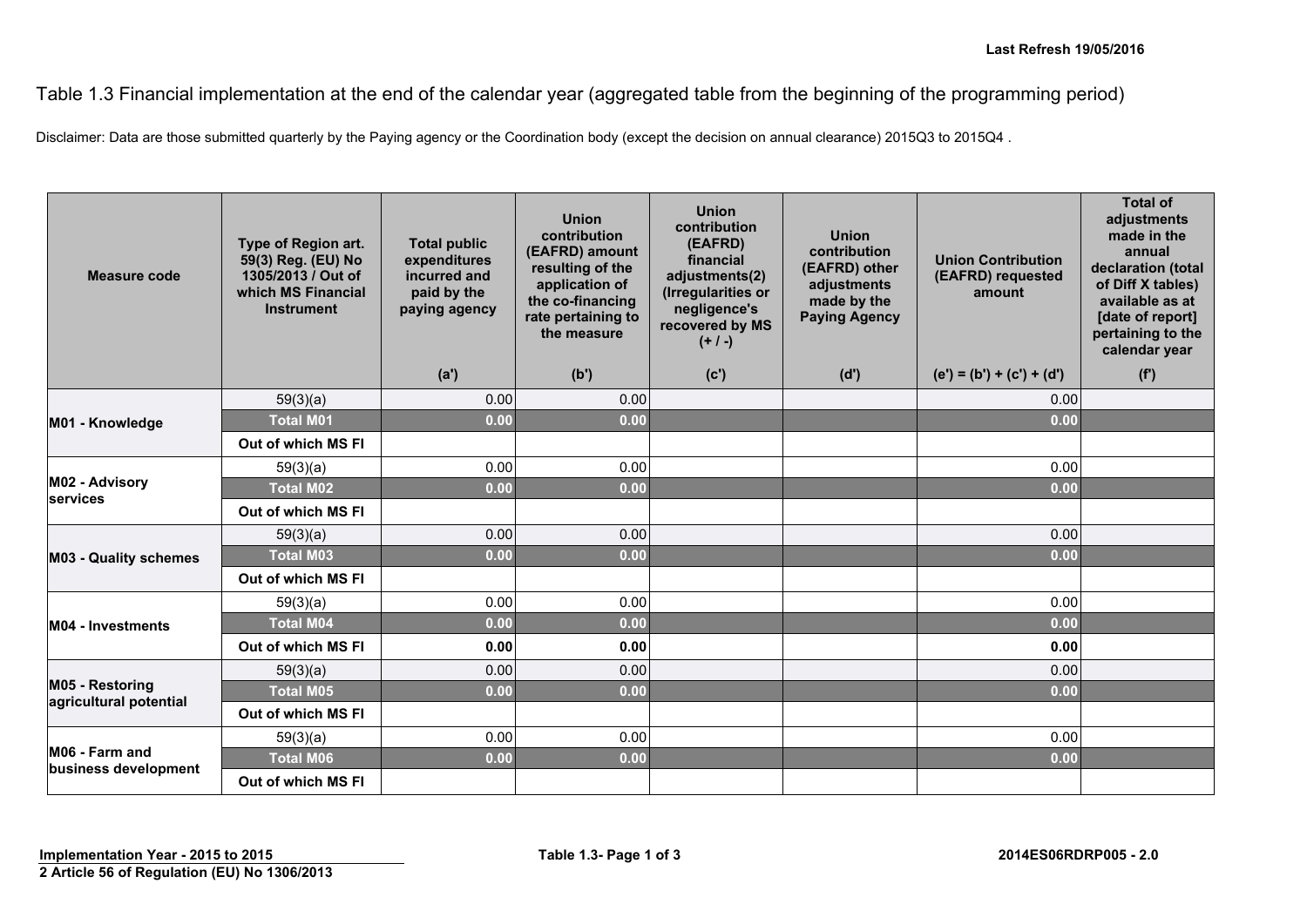| Measure code                    | Type of Region art.<br>59(3) Reg. (EU) No<br>1305/2013 / Out of<br>which MS Financial<br><b>Instrument</b> | <b>Total public</b><br>expenditures<br>incurred and<br>paid by the<br>paying agency | <b>Union</b><br>contribution<br>(EAFRD) amount<br>resulting of the<br>application of<br>the co-financing<br>rate pertaining to<br>the measure | <b>Union</b><br>contribution<br>(EAFRD)<br>financial<br>adjustments(2)<br>(Irregularities or<br>negligence's<br>recovered by MS<br>$(+ / -)$ | <b>Union</b><br>contribution<br>(EAFRD) other<br>adjustments<br>made by the<br><b>Paying Agency</b> | <b>Union Contribution</b><br>(EAFRD) requested<br>amount | <b>Total of</b><br>adjustments<br>made in the<br>annual<br>declaration (total<br>of Diff X tables)<br>available as at<br>[date of report]<br>pertaining to the<br>calendar year |
|---------------------------------|------------------------------------------------------------------------------------------------------------|-------------------------------------------------------------------------------------|-----------------------------------------------------------------------------------------------------------------------------------------------|----------------------------------------------------------------------------------------------------------------------------------------------|-----------------------------------------------------------------------------------------------------|----------------------------------------------------------|---------------------------------------------------------------------------------------------------------------------------------------------------------------------------------|
|                                 |                                                                                                            | (a')                                                                                | (b')                                                                                                                                          | (c')                                                                                                                                         | (d')                                                                                                | $(e') = (b') + (c') + (d')$                              | (f')                                                                                                                                                                            |
|                                 | 59(3)(a)                                                                                                   | 0.00                                                                                | 0.00                                                                                                                                          |                                                                                                                                              |                                                                                                     | 0.00                                                     |                                                                                                                                                                                 |
| <b>M07 - Basic services</b>     | <b>Total M07</b>                                                                                           | 0.00                                                                                | 0.00                                                                                                                                          |                                                                                                                                              |                                                                                                     | 0.00                                                     |                                                                                                                                                                                 |
|                                 | Out of which MS FI                                                                                         |                                                                                     |                                                                                                                                               |                                                                                                                                              |                                                                                                     |                                                          |                                                                                                                                                                                 |
|                                 | 59(3)(a)                                                                                                   | 0.00                                                                                | 0.00                                                                                                                                          |                                                                                                                                              |                                                                                                     | 0.00                                                     |                                                                                                                                                                                 |
| M08 - Forest                    | <b>Total M08</b>                                                                                           | 0.00                                                                                | 0.00                                                                                                                                          |                                                                                                                                              |                                                                                                     | 0.00                                                     |                                                                                                                                                                                 |
|                                 | Out of which MS FI                                                                                         |                                                                                     |                                                                                                                                               |                                                                                                                                              |                                                                                                     |                                                          |                                                                                                                                                                                 |
|                                 | 59(3)(a)                                                                                                   | 0.00                                                                                | 0.00                                                                                                                                          |                                                                                                                                              |                                                                                                     | 0.00                                                     |                                                                                                                                                                                 |
| <b>M10 - AEC</b>                | <b>Total M10</b>                                                                                           | 0.00                                                                                | 0.00                                                                                                                                          |                                                                                                                                              |                                                                                                     | 0.00                                                     |                                                                                                                                                                                 |
|                                 | Out of which MS FI                                                                                         |                                                                                     |                                                                                                                                               |                                                                                                                                              |                                                                                                     |                                                          |                                                                                                                                                                                 |
|                                 | 59(3)(a)                                                                                                   | 0.00                                                                                | 0.00                                                                                                                                          |                                                                                                                                              |                                                                                                     | 0.00                                                     |                                                                                                                                                                                 |
| <b>M11 - OF</b>                 | <b>Total M11</b>                                                                                           | 0.00                                                                                | 0.00                                                                                                                                          |                                                                                                                                              |                                                                                                     | 0.00                                                     |                                                                                                                                                                                 |
|                                 | Out of which MS FI                                                                                         |                                                                                     |                                                                                                                                               |                                                                                                                                              |                                                                                                     |                                                          |                                                                                                                                                                                 |
|                                 | 59(3)(a)                                                                                                   | 0.00                                                                                | 0.00                                                                                                                                          |                                                                                                                                              |                                                                                                     | 0.00                                                     |                                                                                                                                                                                 |
| M16 - Cooperation               | <b>Total M16</b>                                                                                           | 0.00                                                                                | 0.00                                                                                                                                          |                                                                                                                                              |                                                                                                     | 0.00                                                     |                                                                                                                                                                                 |
|                                 | Out of which MS FI                                                                                         |                                                                                     |                                                                                                                                               |                                                                                                                                              |                                                                                                     |                                                          |                                                                                                                                                                                 |
|                                 | 59(3)(a)                                                                                                   | 0.00                                                                                | 0.00                                                                                                                                          |                                                                                                                                              |                                                                                                     | 0.00                                                     |                                                                                                                                                                                 |
| M19 - LEADER and<br><b>CLLD</b> | <b>Total M19</b>                                                                                           | 0.00                                                                                | 0.00                                                                                                                                          |                                                                                                                                              |                                                                                                     | 0.00                                                     |                                                                                                                                                                                 |
|                                 | Out of which MS FI                                                                                         |                                                                                     |                                                                                                                                               |                                                                                                                                              |                                                                                                     |                                                          |                                                                                                                                                                                 |
|                                 | 59(3)(a)                                                                                                   | 0.00                                                                                | 0.00                                                                                                                                          |                                                                                                                                              |                                                                                                     | 0.00                                                     |                                                                                                                                                                                 |
| <b>M20 - TA</b>                 | <b>Total M20</b>                                                                                           | 0.00                                                                                | 0.00                                                                                                                                          |                                                                                                                                              |                                                                                                     | 0.00                                                     |                                                                                                                                                                                 |
|                                 | Out of which MS FI                                                                                         |                                                                                     |                                                                                                                                               |                                                                                                                                              |                                                                                                     |                                                          |                                                                                                                                                                                 |
|                                 | 59(3)(a)                                                                                                   | $\mathbf{0}$                                                                        | 0.00                                                                                                                                          |                                                                                                                                              |                                                                                                     | 0.00                                                     |                                                                                                                                                                                 |
| All                             |                                                                                                            |                                                                                     |                                                                                                                                               |                                                                                                                                              |                                                                                                     |                                                          |                                                                                                                                                                                 |
| <b>Measures</b>                 |                                                                                                            |                                                                                     |                                                                                                                                               |                                                                                                                                              |                                                                                                     |                                                          |                                                                                                                                                                                 |
|                                 |                                                                                                            |                                                                                     |                                                                                                                                               |                                                                                                                                              |                                                                                                     |                                                          |                                                                                                                                                                                 |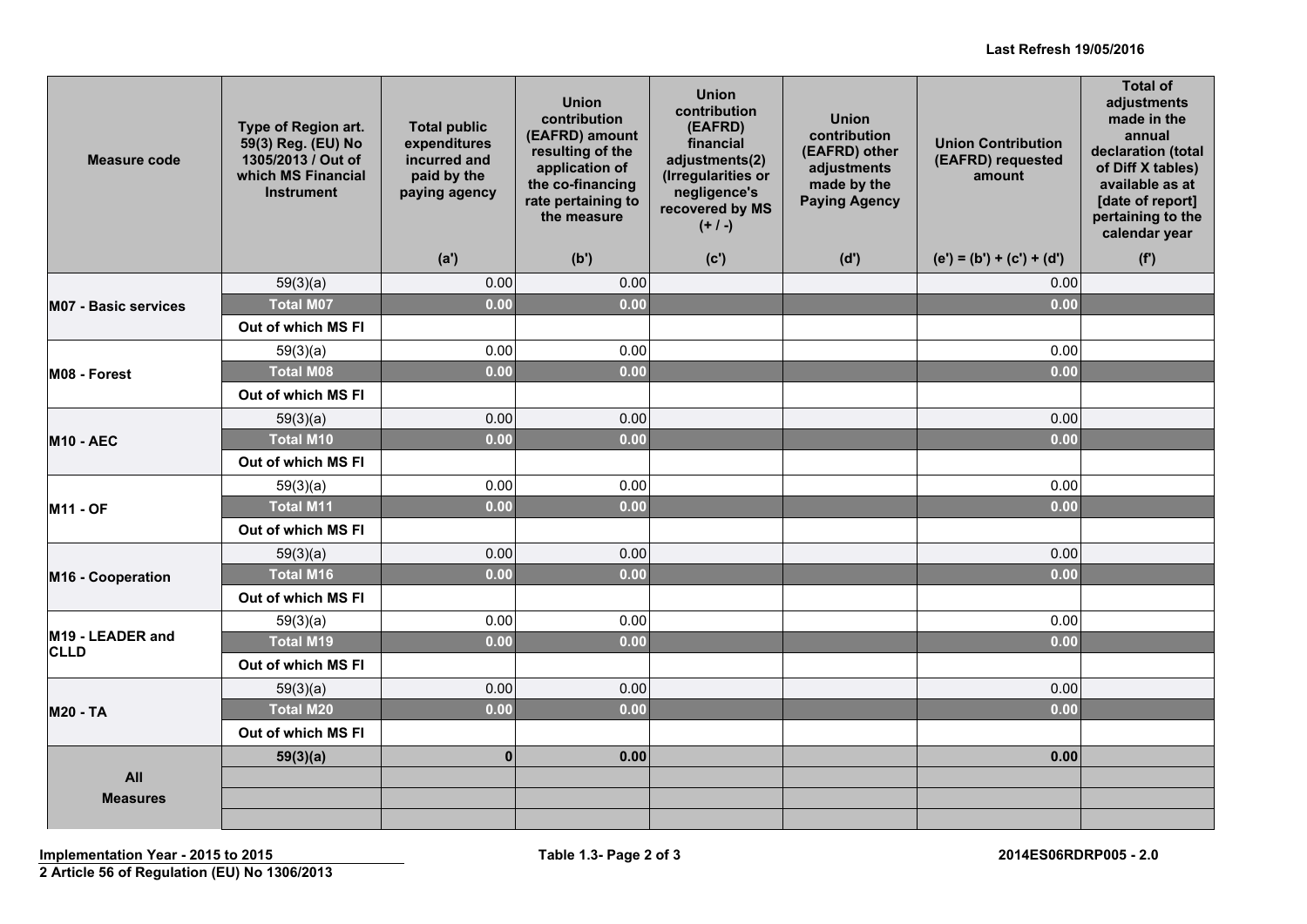#### **Last Refresh 19/05/2016**

| Measure code | Type of Region art.<br>59(3) Reg. (EU) No<br>1305/2013 / Out of<br>which MS Financial<br><b>Instrument</b> | Total public<br>expenditures<br>incurred and<br>paid by the<br>paying agency | <b>Union</b><br>contribution<br>(EAFRD) amount<br>resulting of the<br>application of<br>the co-financing<br>rate pertaining to<br>the measure | <b>Union</b><br>contribution<br>(EAFRD)<br>financial<br>adjustments(2)<br>(Irregularities or<br>negligence's<br>recovered by MS<br>$(+ / -)$ | <b>Union</b><br>contribution<br>(EAFRD) other<br>adjustments<br>made by the<br><b>Paying Agency</b> | <b>Union Contribution</b><br>(EAFRD) requested<br>amount | <b>Total of</b><br>adjustments<br>made in the<br>annual<br>declaration (total<br>of Diff X tables)<br>available as at<br>[date of report]<br>pertaining to the<br>calendar year |
|--------------|------------------------------------------------------------------------------------------------------------|------------------------------------------------------------------------------|-----------------------------------------------------------------------------------------------------------------------------------------------|----------------------------------------------------------------------------------------------------------------------------------------------|-----------------------------------------------------------------------------------------------------|----------------------------------------------------------|---------------------------------------------------------------------------------------------------------------------------------------------------------------------------------|
|              |                                                                                                            | (a')                                                                         | (b')                                                                                                                                          | (c')                                                                                                                                         | (d')                                                                                                | $(e') = (b') + (c') + (d')$                              | (f')                                                                                                                                                                            |
|              |                                                                                                            |                                                                              |                                                                                                                                               |                                                                                                                                              |                                                                                                     |                                                          |                                                                                                                                                                                 |
|              | <b>Total</b>                                                                                               | 0.00                                                                         | 0.00                                                                                                                                          |                                                                                                                                              |                                                                                                     | 0.00                                                     |                                                                                                                                                                                 |
|              | Out of which MS FI                                                                                         | 0.00                                                                         | 0.00                                                                                                                                          |                                                                                                                                              |                                                                                                     | 0.00                                                     |                                                                                                                                                                                 |
|              | Total EAFRD amount reimbursed (paid) to MS as at 19/05/2016 (g)                                            |                                                                              |                                                                                                                                               |                                                                                                                                              |                                                                                                     |                                                          |                                                                                                                                                                                 |